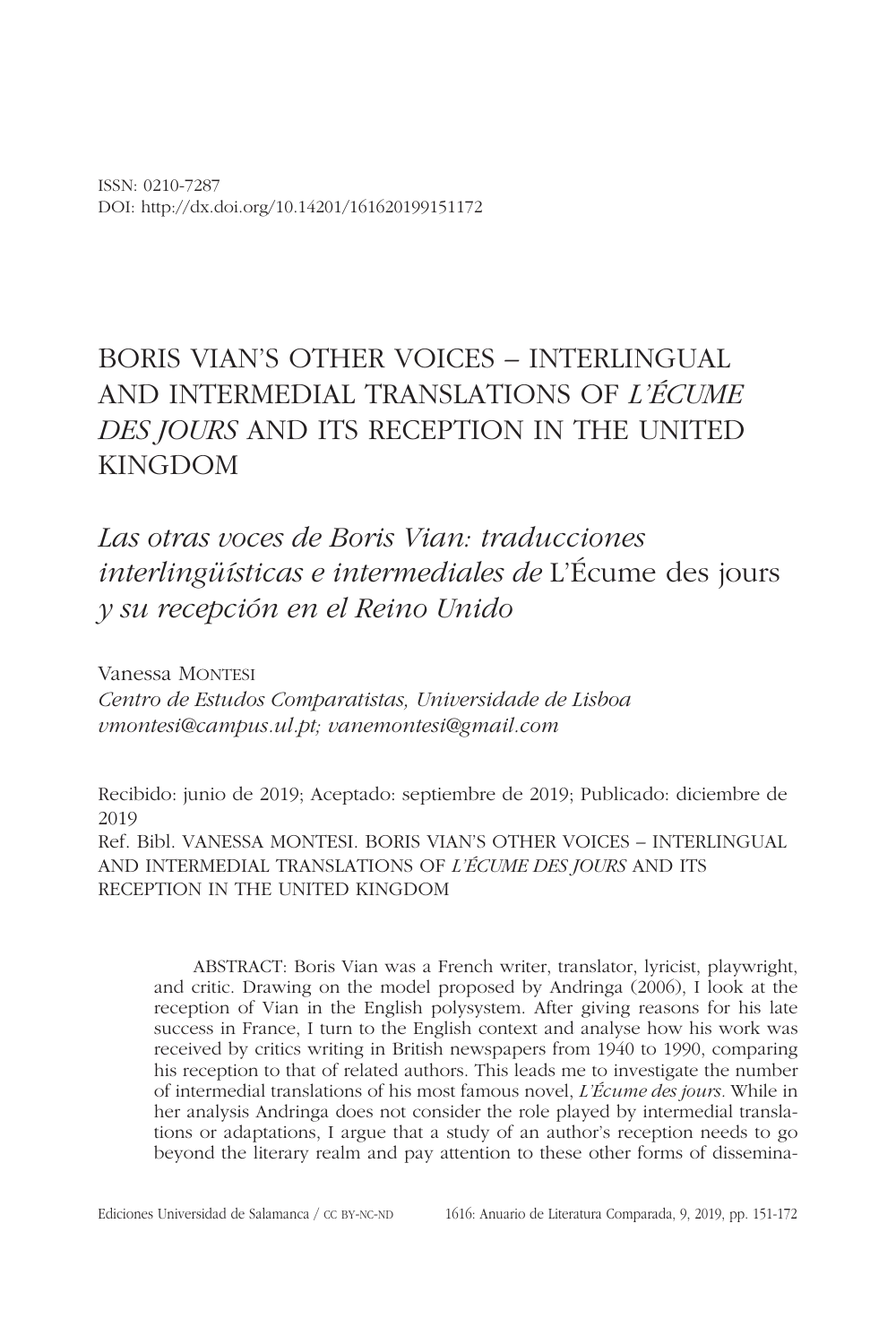tion, as they played a major role in the establishment of the novel in the English repertoire.

*Keywords*: Boris Vian; *L'Écume des jours*; sociology of translation; polysystem; reception studies; adaptation.

RESUMEN: Boris Vian fue un novelista, compositor, dramaturgo, traductor y crítico francés. A partir del modelo de Andringa (2006), estudio la recepción de Vian en el polisistema británico. Después de explicar los motivos de su éxito tardío en Francia, me dirijo al contexto inglés y analizo cómo los críticos hablaron de su trabajo en los periódicos británicos de 1940 a 1990, comparándolo con el de autores relacionados. Esto me lleva a una investigación sobre el número de traducciones intermediales de su novela más famosa, *L'Écume des jours*. Mientras en sus análisis Andringa no considera el papel desempeñado por las traducciones intermediales o adaptaciones, yo sostengo que el estudio de la recepción de un autor debe ir más allá de lo literario y abordar otras formas de diseminación, ya que desempeñaron un papel importante en el establecimiento de esta novela en el repertorio inglés.

*Palabras clave*: Boris Vian; *L'Écume des jours*; sociología de la traducción; polisistema; estudios de recepción; adaptación.

### 1. Introduction and Theoretical Framework

In November 2018 Eliot Smith Dance Company premiered three new pieces at the Sage Gateshead Theatre in Newcastle. Among the three works there was an intermedial translation of a novel written by the French artist Boris Vian in 1947, *L'Écume des jours*. It was the first time that the novel was translated into a dance piece in Britain and I wondered how many people in the auditorium had previous knowledge of the novel. I myself had come across it by way of translation: first when I helped kickstart the dance performance I was now watching, then when I read the text in Gianni Turchetta's Italian translation and lastly when I watched Michael Gondry's film *Mood Indigo*. As I watched the performance, memories stemming from reading the book and watching the film were being reactivated, put in circulation and affected by this new actualization in dance form. I asked myself: how would other people receive and perceive the performance? Would they also rely on previous knowledge of the novel, the film, or any mediated form of the book? Do they know that this is an adaptation, or would they receive it as an original? And how would this in turn influence their reading of the book? How does the perception of a text change with time?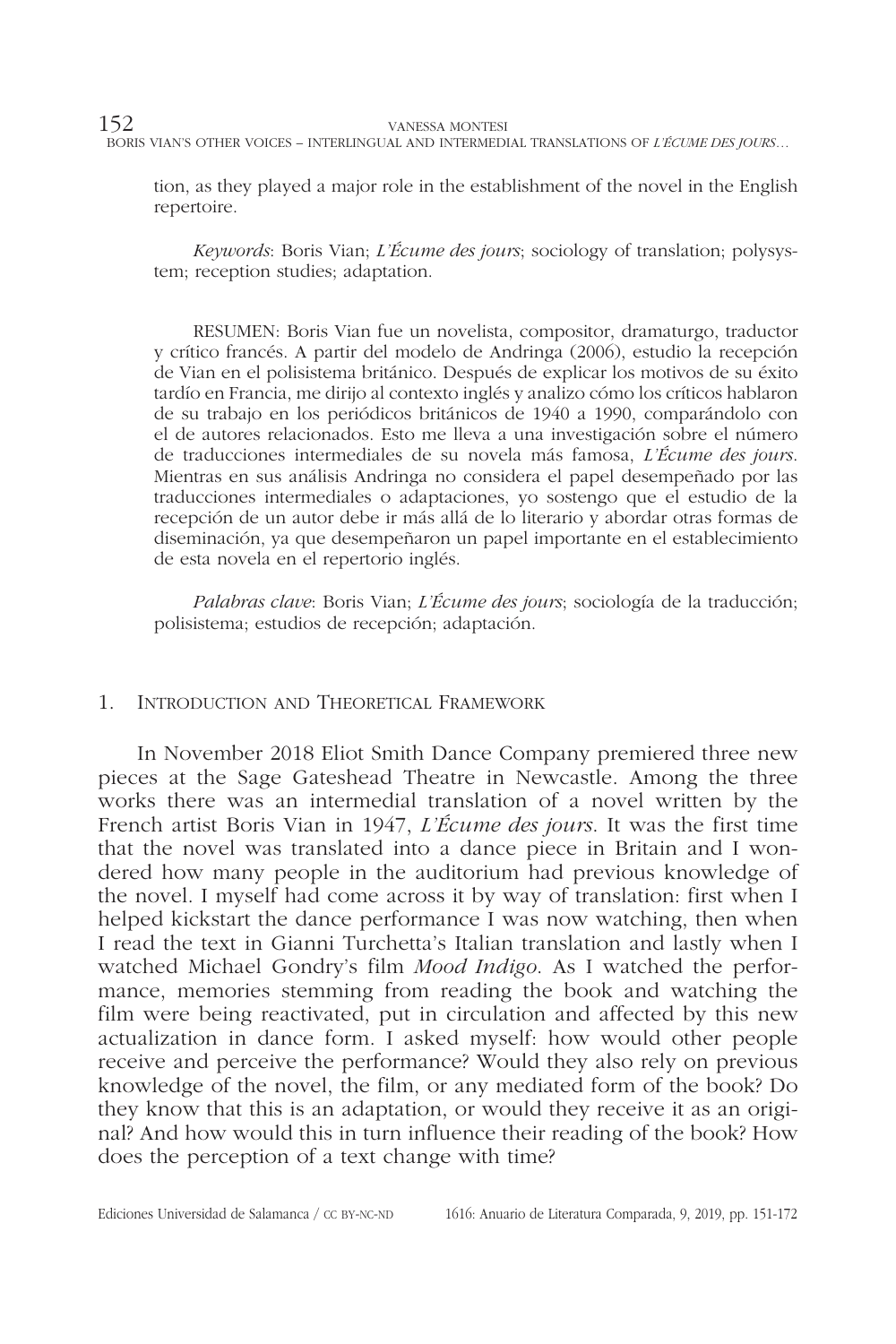| VANESSA MONTESI                                                                            |  |
|--------------------------------------------------------------------------------------------|--|
| BORIS VIAN'S OTHER VOICES - INTERLINGUAL AND INTERMEDIAL TRANSLATIONS OF L'ÉCUME DES JOURS |  |

In «Translation and Rewriting in the Age of Post-Translation Studies», Edwin Gentzler (2016) posits translation studies along comparative studies and world literature and looks at how texts travel and how they affect and are affected by the layering of meanings and interpretations that goes with the travelling. In the chapter dealing with «Hamlet in China» he reaches the conclusion that adaptations proved more effective than interlingual translations in creating and influencing the image of the Shakespearean text in China. In similar fashion, Angela Kershaw (2019) maintains that literary history is informed by transcultural and prosthetic memory and therefore suggests focusing on how translation reorients texts for different publics and how these are received as a way to better understand the formation of travelling memory, defined by Astrid Erll (2011, 11) as «incessant wandering of carriers, media, content, forms and practices of memory, their continual travels and ongoing transformations through time and space, across social, linguistic and political borders».

Following these recent insights, in this article I will be looking at the reception of Boris Vian in France and in the uk in order to understand which position he occupies now in the English literary polysystem and how he became (or not) part of the English repertoire. For this, I will be mainly relying on the methodology proposed by Els Andringa (2006) in her article «Penetrating the Dutch Polysystem: The Reception of Virginia Woolf 1920-2000». The framework developed by Andringa is based on reception theories and systems whose roots can be found in Russian Formalism (Viktor Shklovski and Yuri Tinianov), Czech Structuralism (Jan Mukarovsky and Felix Vodicka), but also in Michail Bachtin, Robert Jauss' *horizon of expectations,* and the theories developed by Pierre Bourdieu and Itamar Even-Zohar. Working on the notion of *repertoire* formulated by Even-Zohar, Andringa (2006, 525) defines it as «the mental equipment that enables its users to act and communicate in literary (sub)systems. A (sub)system is consequently determined by a group of agents who share a certain repertoire and make use of it in their institutional and noninstitutional roles».

The repertoire thus intended is made up of three components and two characteristics. The three components are 1) the knowledge of a set of works functioning as frame of reference, 2) the strategies and conventions determining the production, communication and reception of a work, and 3) the array of interests regulating its «selection, judgement and classification» (Andringa 2006, 501). This means that a repertoire is formed through the interaction of individuals within a certain social group and that different repertoires may pertain to different groups and compete against each other. Indeed, the two characteristics that Andringa attributes to repertoires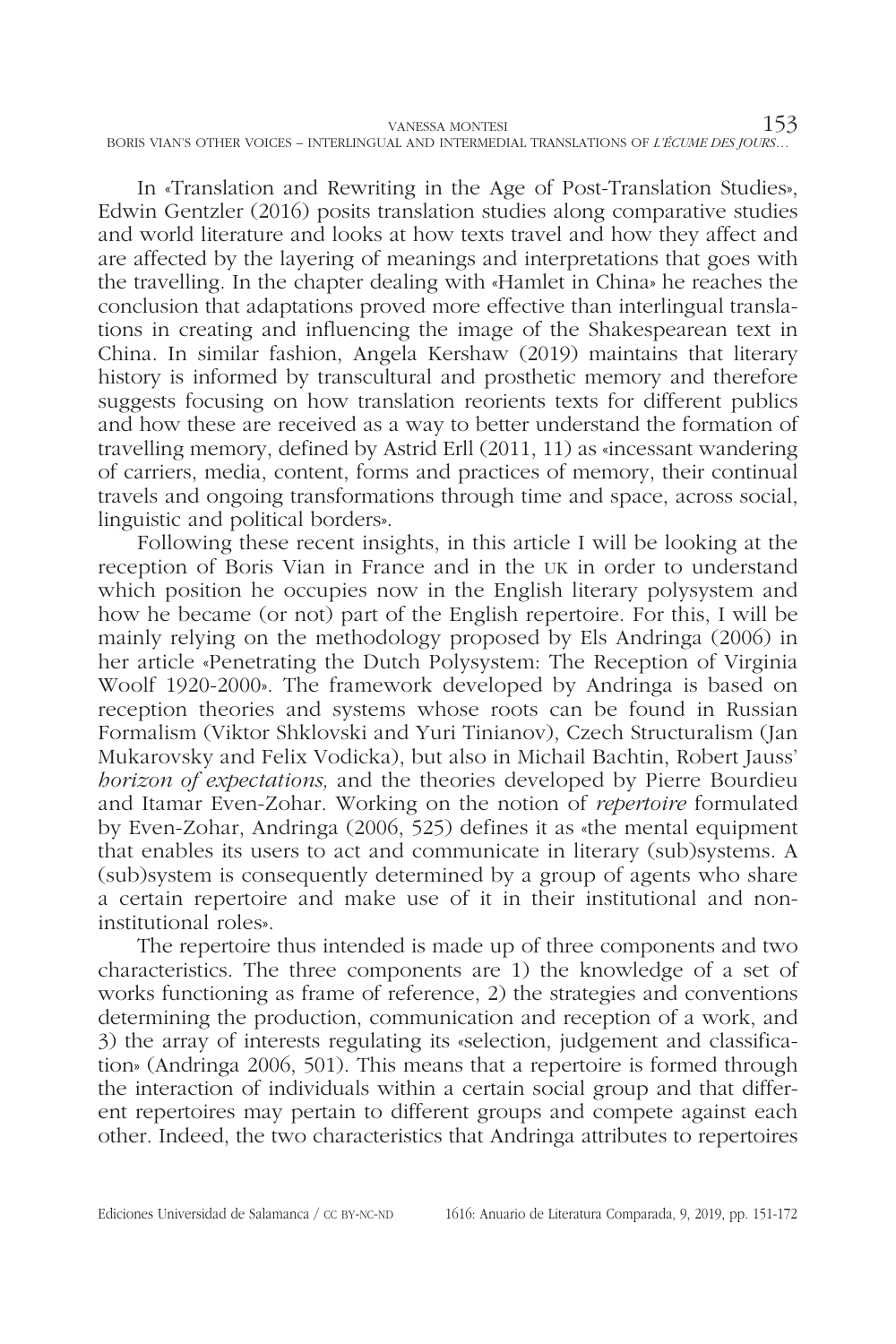are, on the one hand, those of being shared by a group of institutionalised and individual agents and determining the way its texts are dealt with, thus potentially contributing to the formation of identity and power within such groups; and, on the other hand, being temporary and subject to change.

Following this notion of repertoire, the study of an author's reception profile must deal with different elements and include a comparison with similar writers, belonging to the same time, genre, social group or gender as the one studied. At the same time, it must bring us back to their historical and social context, as the norms and values governing the production and reception of art are revealing of the fragmentation and stratification of society. In doing this, the role played by agents and mediators must not be forgotten, as they may belong to a specific subsystem and act according to their own interests. Indeed, Andrew Chesterman (2009) underlines the importance of studying the translators' and editors' *telos*, that is, why they work in the field and why they choose to insert a particular text into a particular subsystem at a particular time, and Kershaw (2019, 270) remarks that «reading translationally also involves understanding the various contexts in which different agents of translation activity work», since «the zone of critical engagement created by the relationship between translational agents and the environment is complex». The methodology used by Andringa consists in looking up the number of times an author is mentioned in newspapers and magazines and compare it to that of related authors, checking the dates and sources of publication over time, and the name and status of the reviewers. This is followed by an investigation into the number of translations into the target language over time and into the changing values governing an oeuvre's reception according to a model adapted from Renate von Heydebrandt and Simone Wingo (1996).

In applying this methodology to the reception of Boris Vian in the United Kingdom, and especially of his novel *L'Écume des jours*, I want to spotlight how intermedial translations played a fundamental role in helping the novel maintain its central position in the French polysystem and in projecting it abroad. The reason for choosing to talk about Vian is twofold: on the one hand, his activity as a writer and intellectual is extremely multifaceted and he can be defined as a cultural and intercultural mediator (Maylaerts *et al*. 2017), being responsible, among other things, for the popularization of science fiction, comics, the American hard-boiled noir and jazz music. This makes even more interesting to see how he in turn was presented to an international audience and how he even promoted himself through multilingual writing and self-translations. On the other end, this discussion enables me to touch upon some points of Andringa's article that I feel need further discussion and analysis.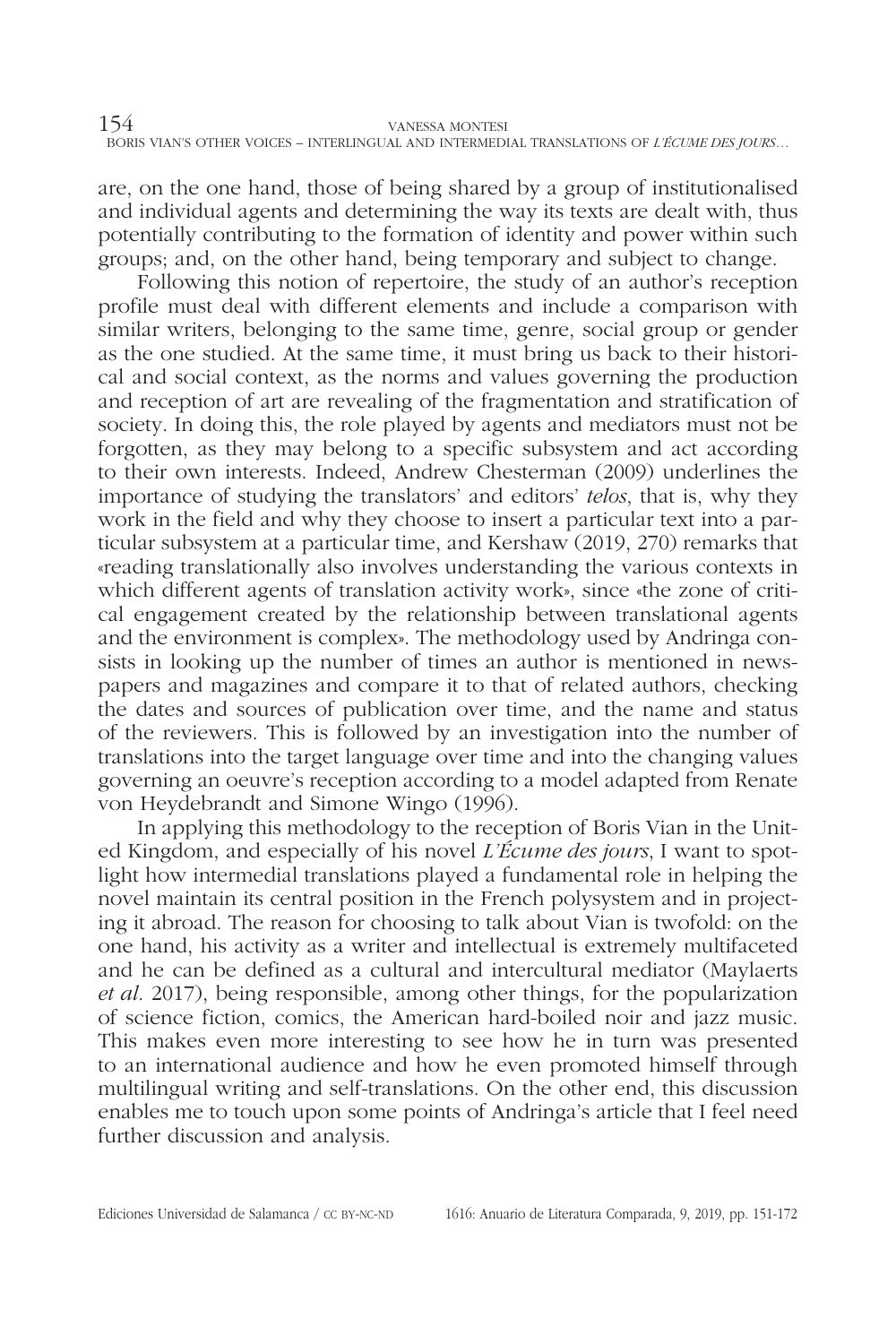### 2. Boris Vian, a Life Gambler

Boris Vian was born in 1920 in Paris from a wealthy family and died at the age of 39, having developed a heart problem when he was twelve. In his brief life, he produced an astonishing number of novels, poems, short-stories, theatre plays and songs. Having learnt English from his first wife and collaborator Michelle Leglise, he worked as a translator, wrote for jazz journals, worked daytime and joined several intellectual circles, among which the college Pataphysique and the Oulipo. Giangilberto Monti (2018, position 842-843) writes about him:

> Non c'è artista del Novecento che sia riuscito a contaminare così tanti generi in una sola volta, come fece il principe di Saint Germain, e ad avere così tante pubblicazioni postume, anche perché critici ed editori faticavano a riconoscergli potenzialità commerciali, nonostante gli attestati di fiducia e le proverbiali pacche sulla spalla.

And indeed, traces of Vian are to be found in everything he touched: from the labels with description of the songs and authors on the LPs he produced to the *livre-disque*, his invention to popularise jazz music; from the genres of science fiction and noir that he introduced in France by translating American authors, organising gatherings and writing critiques in Sartre's acclaimed journal, to the «invention of Saint Tropez» (Monti 2018); from the jazz music played at the night club «Le Tabou» to the «all you can drink» formula introduced at The Riverside in 1953, as reported by an article published in Western Mail and South Wales News on 22 April 1953.

# 3. Vian in France

Given Vian's eclectic production, it is interesting to find reasons for what is described by Alistair Rolls, John West-Sooby and Jean Fornasiero (2014: 1) as «one of France's most surprising export failures». Indeed, the story of his career, both in France and internationally, is quite peculiar. During his lifetime, the works published under his name did not enjoy success in France, becoming famous only after his death and, given his anti-establishment attitude, after the social revolution of May 1968. It is during the 1960s and 1970s that he becomes a popular author in France, as the number of biographies written on him suggests. This may also point to a human, rather than purely literary interest, which would make sense given his extraliterary activity as organiser of conferences, songwriter and his much-criticised use of pseudonyms. Indeed, he became famous under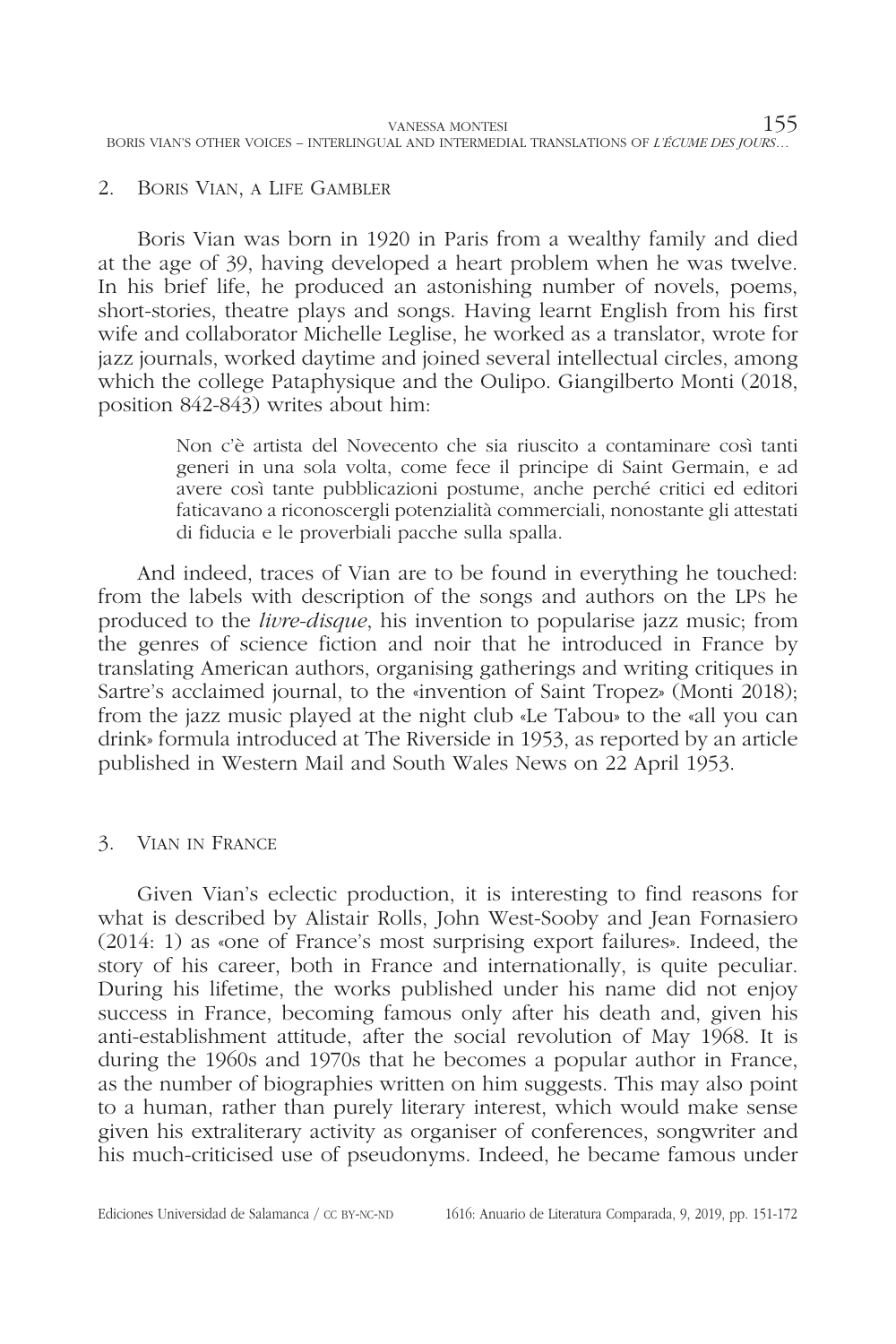the pen-name of Vernon Sullivan, a fictitious black American writer of bestselling thrillers that raised the problem of racial discrimination, whom Vian pretended to be translating from American into French. In fact, it is only as a translator that Vian enjoyed success in his life, and the events concerning the reception and response to his first Sullivan book, *J'irai cracher sur vos tombes* (1946), which he later self-translated into *I Spit on your Graves*, are revealing of the fragmentation of his contemporary society and of the «set of values governing the production, reception and communication of literature» (Andringa 2006, 526).

*I Spit on your Graves* can be considered a pastiche of the American hard-boiled thriller; as a matter of fact, Vian himself mentions James Cain and Henry Miller as sources of inspirations and proposes this «pseudotranslation» (Cattrysse 2014) as a way of bringing forward stylistic innovation in French writing. It recounts the story of a black but fair-skinned womanizer, who moves to a little town and decides to seduce and murder two sisters as an act of revenge for the death of his brother, killed by white people. The explicitly erotic language of the novel and the harshness of the scenes of violence are coupled with a fierce social critique, whose value is doubled by the reference to censorship in the preface at a time when Henri Miller was being censored in France and riots where spreading in Algeria following the Sétif and Guelma massacre (Aymali 2014). As Vian (2012, n.p.; Preface) writes:

> Quant à son fond même, il faut y voir une manifestation du goût de la vengeance, chez une race encore, quoi qu'on en dise, brimée et terrorisée, une sorte de tentative d'exorcisme, vis-à-vis de l'emprise des Blancs «vrais», de la même façon que les hommes néolithiques peignaient des bisons frappés de flèches pour attirer leur proie dans les pièges, un mépris assez considérable de la vraisemblance et aussi des concessions au goût du public.

According to Ralph Schoolcraft (2010), there appeared few reviews of his book in 1946 and they were mostly split according to political views: on the one hand, the Left praised the anti-racist argument overlooking the sexual content of the novel; on the other hand, the Right strongly criticised the book and resorted to nationalist language, labelling any defence of *I Spit on Your Graves* «an anti-French endeavour» (André Roubaud in Nöel Arnaud 1974, 47, translation into English by Schoolcraft). Therefore, it must have been a shock to find out that the author of this anti-French endeavour was a French himself, as the right-wing French activist Daniel Parker, head of the *Cartel d'action sociale et morale*, discovered a year later. Upon discovering that Sullivan was but a pseudonym, French critics from left and right took arms against Vian and accused him of being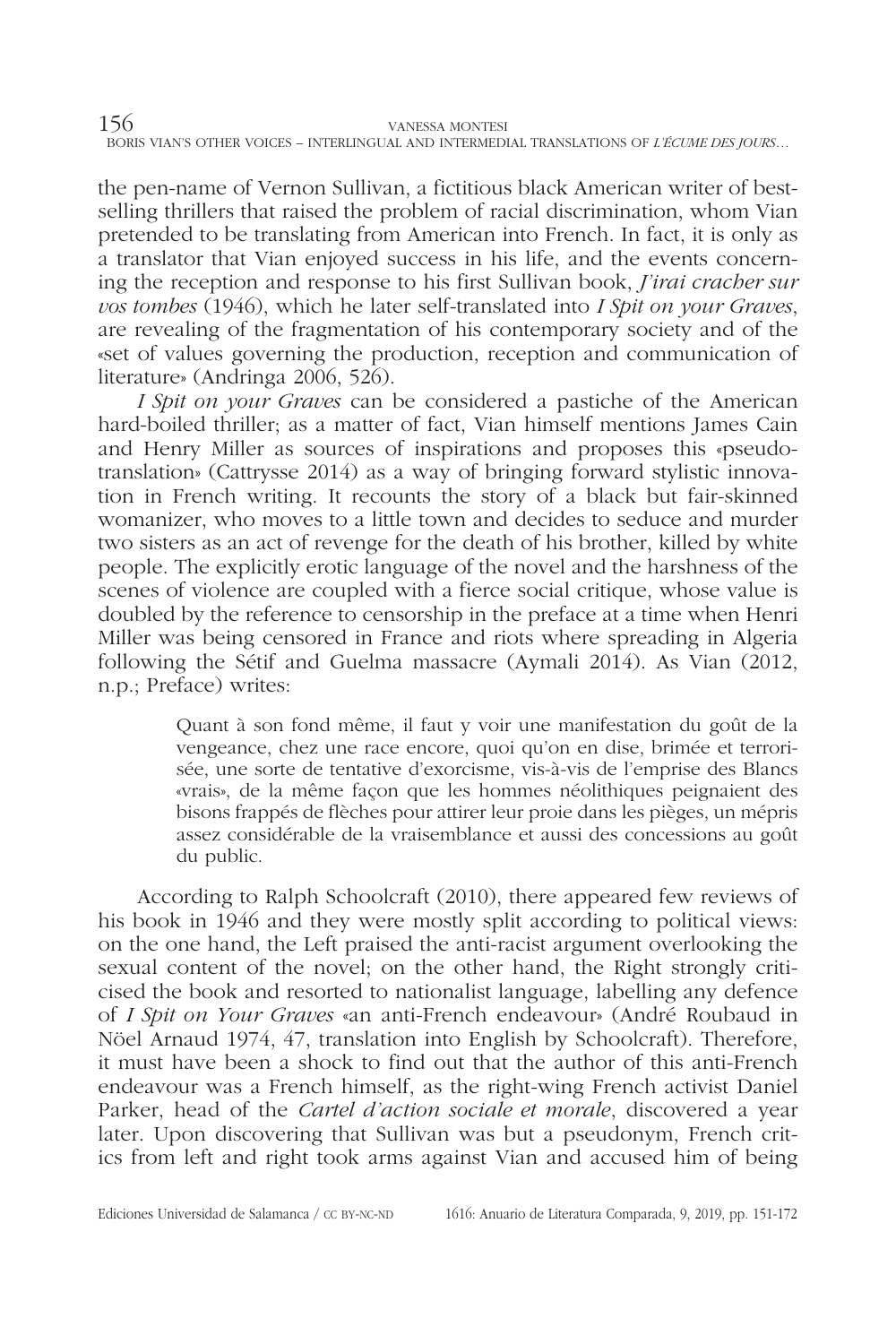a counterfeiter and of gaining success through deceit. More interestingly, as Schoolcraft (2010, 27) reminds, «with the change of authorial identity, the work is demoted from social novel to pulp fiction». However, harsh criticism did not stop people from buying the book; on the contrary, its sales jumped from several hundred in 1946 to 100,000, «helped» by the scandalous fact that his book was found next to a man who murdered his mistress before committing suicide, echoing the protagonist of the novel, a serial killer and womanizer. As noticed by Andringa in relation to the rising number of translations as linked to the success of Woolf's biography, a «human interest», or even a «gossip interest» may lie behind the rise of sales of *I Spit on Your Graves*, while Parker, with his inflamed critiques, might be considered as an «unwilling mediator», who unknowingly and unwillingly advertised Vian. At the same time, this event raises a handful of questions. Why was Vian so harshly condemned for using a pseudonym and why did the book lose its social value once discovered that the author was French? Why was it more successful as a translation from American English? Was the translation market gaining momentum at that time in France?

According to Gentzler (2016), turn-of-the-century France was immersed in a translating culture, as Paris was brimming with international visitors and Russian émigrés (Foshko 2008). At the same time this was an era of inventions and connections symbolised by the universal exhibition in 1900, the invention of the telephone, the radio, and finally of the cinematographer in 1895, which spurred dreams of a universal and transparent language (North 2005). Even the translation business grew, with more translations coming out either in magazines or in book format, so that by 1900 there were 60-70 published translations per year, making up 10% of the book market (Chevrel *et al*. 2012). After the war, it was the American presence that was mostly felt and Parisian life returned to be fizzy and animated, with the friction between the thoughtless enjoyment of the Parisian nights among intellectuals and the rawness of war being the result of years of occupation and imposed silence. This friction is painstakingly portrayed in Vian's subsequent novel *L'Écume des jours* (1947), which juxtaposes the post-war superficially festive and thoughtless atmosphere with a world where lives count next to nothing and death is always around the corner, hitting random people who happen to cross the protagonists' way and finally the protagonists themselves, a world where working conditions turn people into slaves and addiction and alienation lurk behind the shiny façade of abundance and carefree lifestyle.

Returning to inter- and post-war Paris translating culture, Celine Angus (2009) stresses that the German occupation and censorship resulted in an Anglo-Saxon craze during the 1940s and Jean-Marc Gouanvic (2005) talks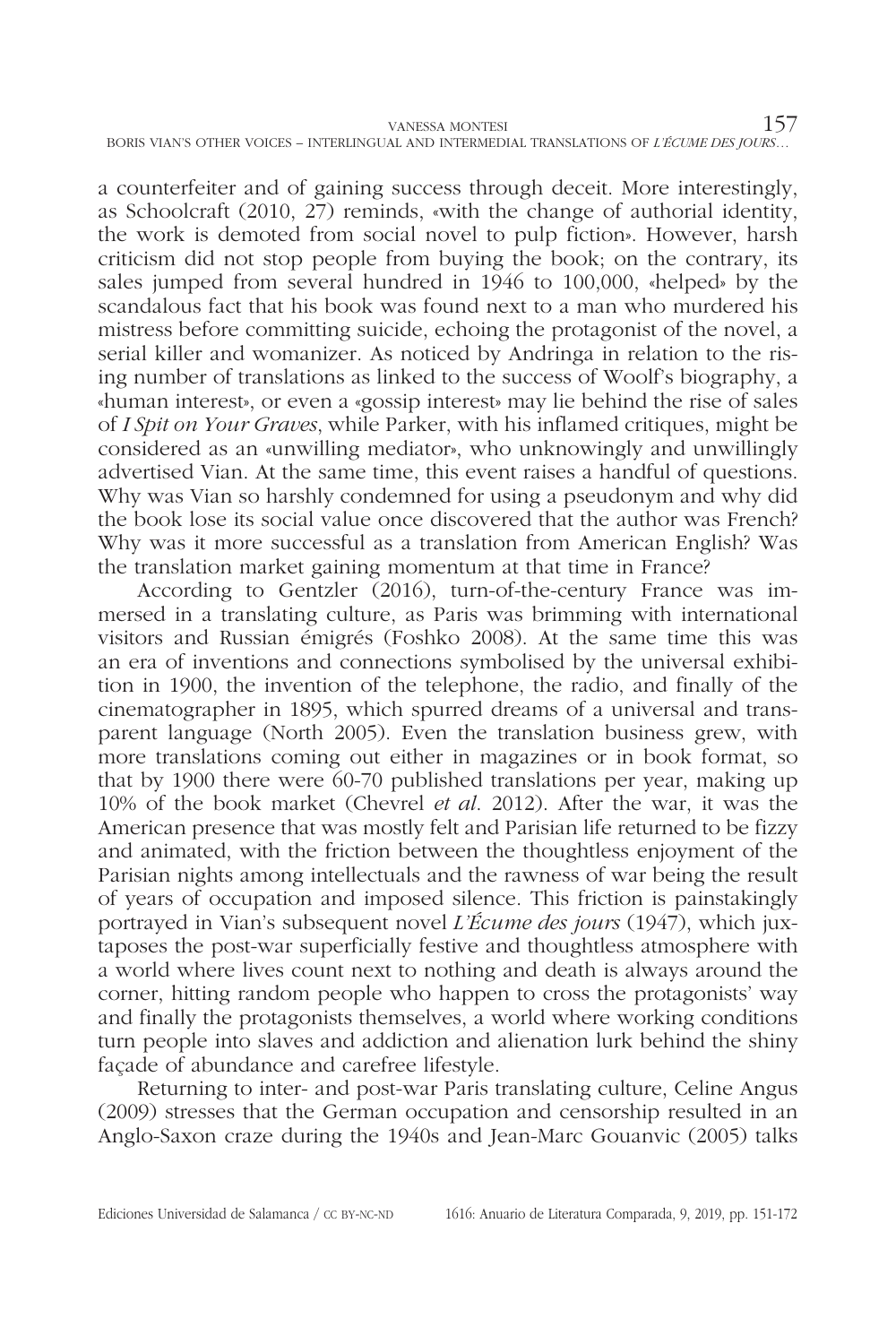about a growing field of American literature in Paris in the interwar period, with many writers, such as Miller, Ernest Hemingway, and John Dos Passos emigrating to avoid censorship at home. Again, the book market seems to confirm this interest in translations, as series dedicated to foreign literature appear in the twentieth century and the pioneering *Bibliothèque des meilleurs noms étrangers* by Hachette was rapidly followed by *Prosateurs* é*trangers modernes* (1925) and *Du Monde entier* (1931) by Gallimard (Gouanvic 2005). Thus, interwar and post-war France could be described as a zone of hospitality, when this expression is understood through the lens of Judith Still's (2010) and Emily Apter's (2006) conceptualization as a «temporary sharing of space» (Still 2010, 14), a space of ambiguity and resistance as well as of welcome and in which people, institutions, material and cultural objects create a network of circulation and transformation of texts and meanings. If interwar France had seen the influence of Russian emigration, after the II World War France audiences craved North American culture and in particular the American hard-boiled thriller, as the creation of the collection *série noire* by the publisher Gallimard in 1945 suggests (Schoolcraft 2010, 22). From a sociological perspective, we may also see this interest in translations as marking the beginning of a rise of the English language to the hyper central position it occupies today in the market of translation (Sapiro 2007).

While this may explain Vian's decision to resort to a pseudo-translation, as Patrick Cattrysse (2014) seems to believe, the reviewers' shift of focus from the social to the sexual content of the novel may suggest another story. This shift could in fact result from an unwillingness to recognise the implications of a novel denouncing racial violence and openly siding with black people and their claim to social justice against the French colonial enterprise. Indeed, once the origin of the novel is dislocated from faraway usa to France, the Other depicted in the novel may also shifts from African Americans to the colonised people in Algeria, a country where, as mentioned above, riots had begun to appear the year before the novel's publication. This also helps us understand why Vian decided to publish it under the guise of a translation, as he may have anticipated the difficulties in publishing such text under his own name. Using a pseudo-translation might have been as a form of political militancy, since according to Kershaw (2019, 92) «bringing a text into a particular language at a particular time is an ideological practice». This point gains even more validity if one considers Vian's output in its entirety and especially his plays, which dealt with sensitive political and social issues and relentlessly returned to the subject of war and oppression. This is hinted at in *The Empire Builders*, a play which sees the decay of a middle-class family living in a house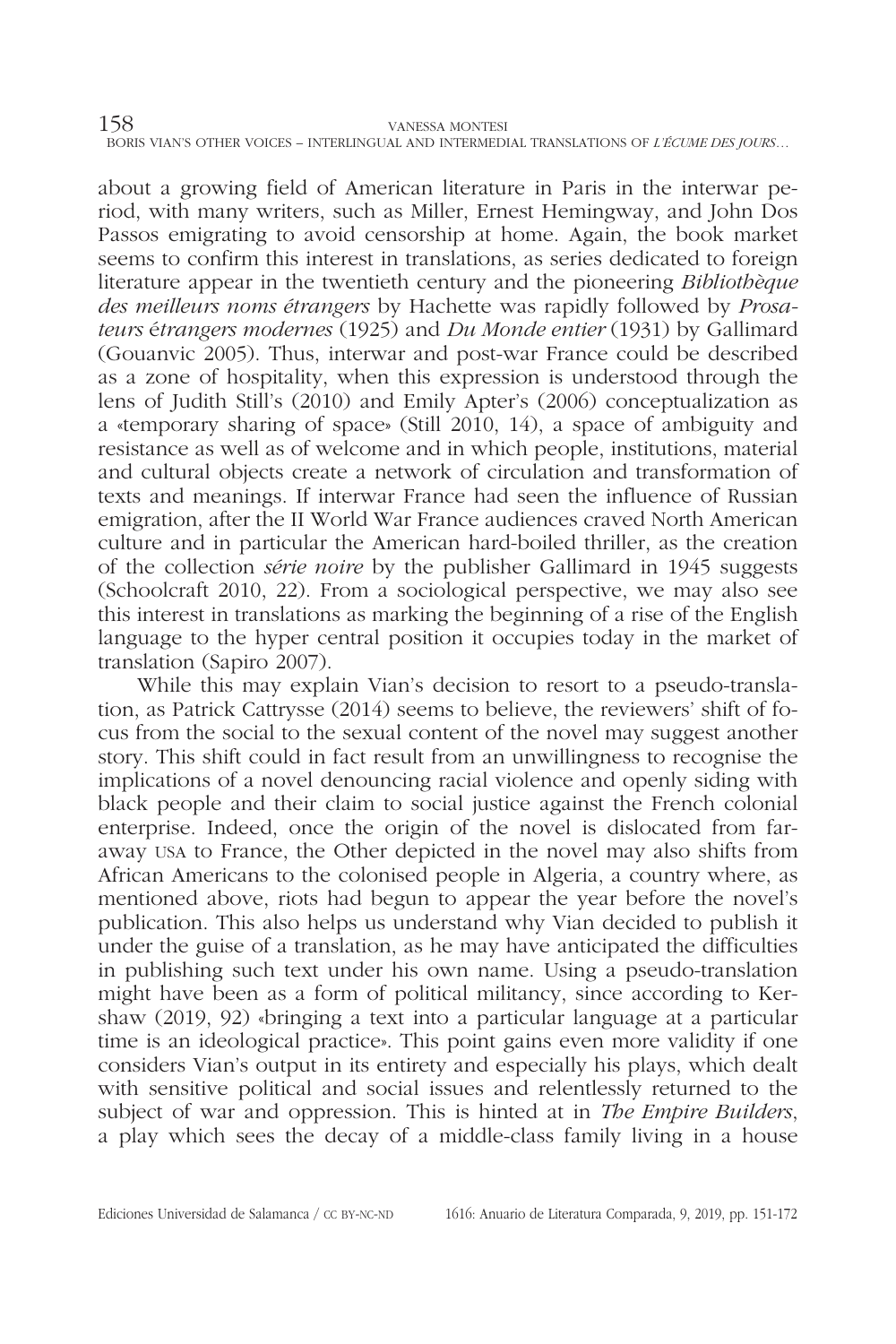and forced to move from floor to floor up to the garret in an atmosphere of increasing claustrophobia, until only one member of the family is left. Eventually, he jumps off the building. This play is metaphorically linked to the demise of colonial empires and was written at the time of Algeria's war of independence and political crisis in France. Vian's militancy is even more evident in *The Generals' Tea* Party, which lays bare the hypocrisy and shallowness of war-makers as well as the economic reasons behind declaring war. Even his songs, the most famous of which is called *Le Déserteur*, function as a harsh critique of war. Given the recurrence of these themes in his oeuvre, it should not be surprising that he would allude to the racial oppression perpetrated by the French government, even though indirectly, in his writing. At the same time, the shifting reception and the unwillingness of reviewers to talk about the issues he raises finds a counterpart in the reception of his plays in the UK, as it will be shown in the following section. Therefore, this example shows us that a long shot of the literary subsystem –advocated for by polysystem theory– is necessary but not sufficient to explain the functioning of a text in a particular situation; rather, to have a complete picture, we must zoom in into the translational zone and look at the agents and institutions of production and circulation of meaning as well as at their telos and their socio-historical situation.

# 4. Reception of Vian in the UK: Frame of Reference, Values and **INTERESTS**

The year after publishing *I Spit on Your Graves*, 1937, Vian publishes *L'Écume des jours* with Gallimard, this time under his name. If interwar French literature had been dominated by the catholic and regional novel (Kay *et al*. 2003), the post-war years can be clearly mapped and divided between the existentialists and the nouveau roman (Kershaw 2019). The latter sprung from Surrealism and Dada and tried to overcome the aesthetic impasse reached by existentialism, experimenting with new forms and committing itself to showing rather than telling (Coward 2004). The term nouveau roman was coined in 1957 and was attached to Sarraute's *L'Ère du soupçon* and Robbe-Grillet's *Pour un nouveau roman,* while most of the authors considered as representatives of the nouveau roman published with Les Édition de Minuit, a French publishing house linked to the French resistance.

Both David Coward (2004) and Sarah Kay *et al*. (2003) posit Vian within this literary movement and as a clear inheritor of surrealism and dada, from which he derived the atmosphere of wakeful dream that pervades his novels and that is described as «literature that looks over its shoulder and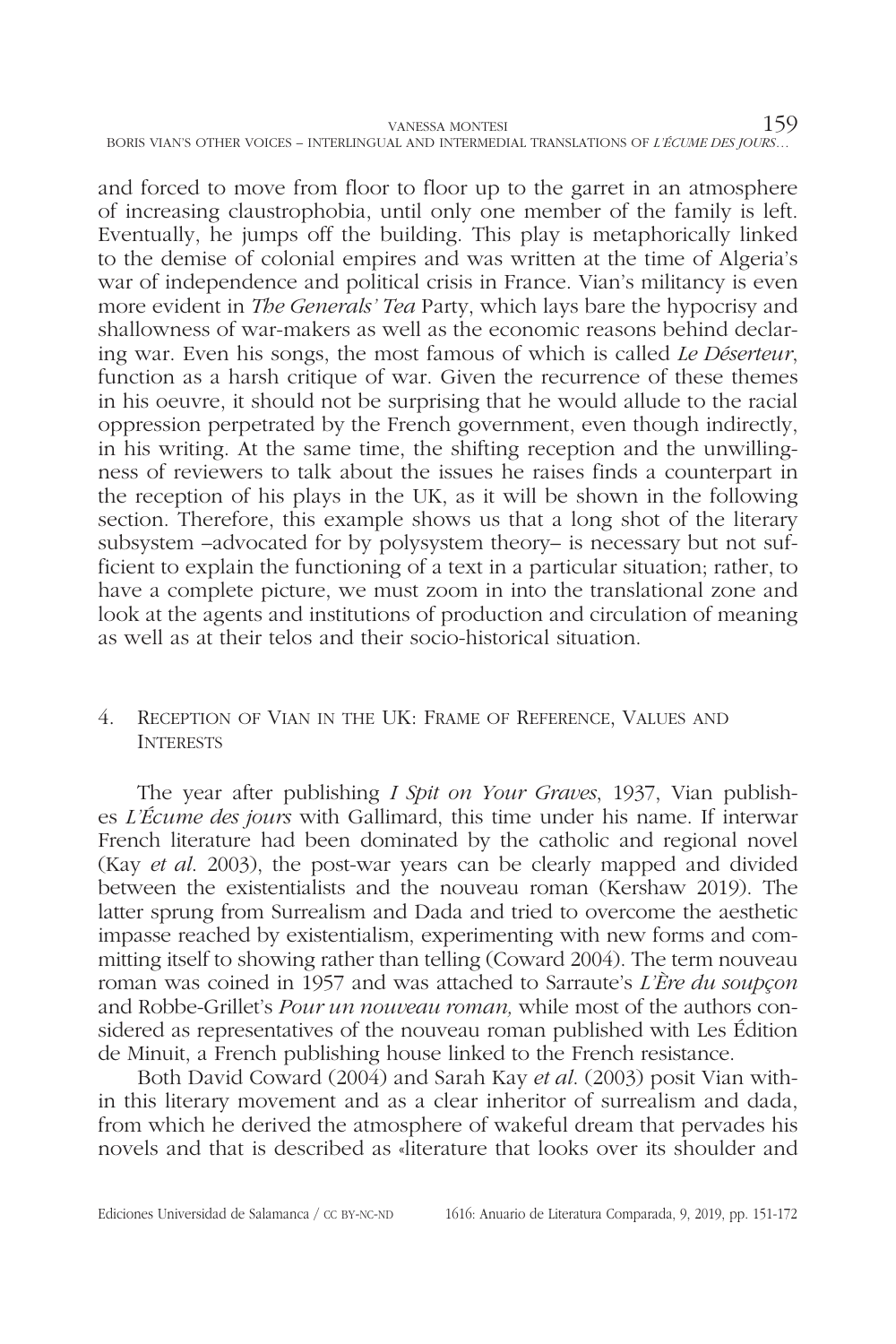it is prepared to dismantle itself at any moment if the real world promises reach forward» (Kay *et al*. 2003, 265). However, the nouveau roman will gain ground only in the late 1950s, and by the time Nathalie Sarraute wins the Prix International de Littérature, Vian would be already dead. Thus, during his life, he «occupied a haunting no-man land between satire and sentiment, tough-mindedness and whimsicality, and with his ever alert linguistic imagination that allowed him to move back and forth emotional dispositions often thought as mutually exclusive» (Coward 2004, 282). This may explain why he did not enjoy success in France during his life but was resumed and became one of the most popular authors during the 1960s and 1970s.

As per the UK, if we look at the reception of Vian on the other side of the English Channel (or La Manche), we will find ourselves as puzzled as the editors of *If I Say If* (Rolls *et al*. 2014), who notice how the reception pattern of Vian in the UK follows a completely different path than in France, even in comparison with other French contemporary authors who shared much with him like Albert Camus, Jean-Paul Sartre, Simone de Beauvoir. If after his death Vian enjoyed growing popularity in France, he attracted little attention among the English readership, and this despite his activity as a multilingual writer, cultural mediator and self-translator (he published an English version of *J'irai cracher sur vos tombes* in 1948). This is all the more striking if we consider that post-war Britain was exceptionally open to French literature and culture: on the one hand, it lacked a strong literary movement and can be described as a weak literature in polysystem theory's terms; on the other, French culture was highly regarded and featured in many dedicated journals such as *La France Libre*, *Association des Français de Grande-Bretagne* and the highly influential *Horizon*, which published great amounts of translated literature (Kershaw 2019).

Talking about the UK, Malcolm Bradbury (in Kershaw 2019, 131) defined the 1940s as an «obscure decade making a vacancy in recent cultural history». This was the direct result of paper shortages and the regime of authority maintained even after the end of the war, which materially impeded the flourishing of literature. At the same time, French people were trying to restore their image after being defeated at war and to make up for years of clandestine literature and censorship. It does not come as a surprise then, that French acclaimed authors would gain more and more popularity in Great Britain, where their reception relied on three main factors: leading opinions formers such as Cyril Connolly, the editor of Horizon; the belief in international cultural exchange as a lever for post-war reconstruction; the prosthetic memorial function associated to war literature as a means of gaining access to the continental experience of war (Kershaw 2019).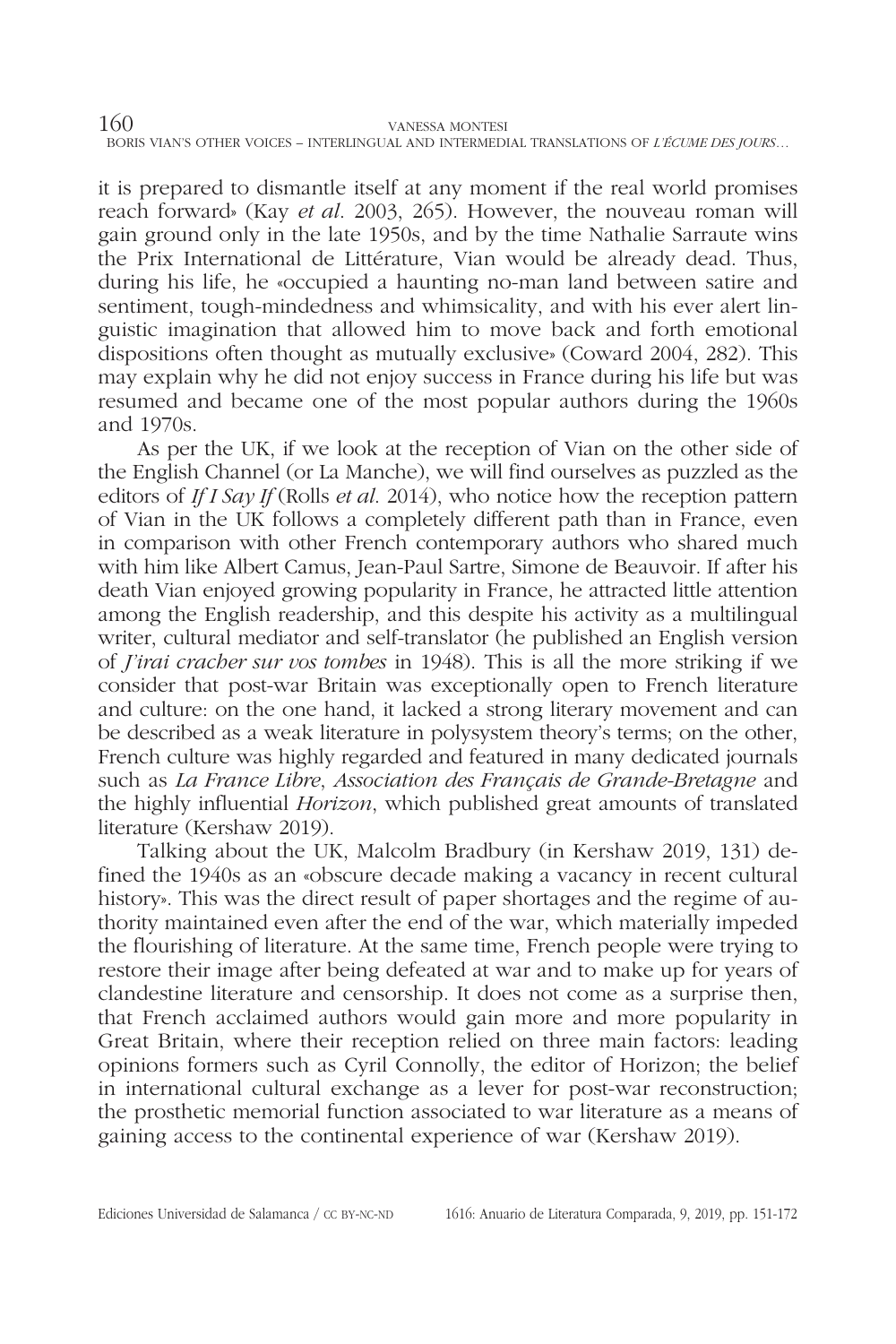vanessa montesi $161$ BORIS VIAN'S OTHER VOICES – INTERLINGUAL AND INTERMEDIAL TRANSLATIONS OF *L'ÉCUME DES JOURS*…

These interests can be seen at work in the reception of the main existentialist writers, as exemplified by the following chart. The chart shows a comparison between the number of times Vian is mentioned in British newspapers over time, compared to Sartre, Simone de Beauvoir, Camus and Raymond Queneau, people to whom he was closely associated at the time, and Georges Perec, Alain Robbe-Grillet and Sarraute to whom his style was subsequently compared by critics. The data are retrieved from the British Newspapers Archive, an online platform hosting around 29,000,000 newspaper pages dating from 1700 to date. This ongoing project of the British Library was started in 2011 and its aim is to scan and make available online the 40 million newspaper pages contained in the British Library over a period of 10 years. This means that the data I am working on is only partially reliable as there might be many more pages waiting to be scanned, but still I believe the difference in proportion to be quite significant.



Figure 1: Number of mentions in British Newspapers Archive.

As we can see, the difference between Sartre, de Beauvoir and Camus as compared to Vian is marked and consistent over time. The bars representing Queneau and Perec are similarly short, but all the mentions refer to their activity as writers and to their books in translation, whereas only one article directly mentions Vian's novel, reporting the translation of *L'Écume des jours* into English in a non-appreciative way. Same goes for Robbe-Grillet and Sarraute, who belong to the next generation and enter the literary world later, having the first mentions after Vian's death. This chart also allows us to see fluctuations in popularity and general trends. For example, the line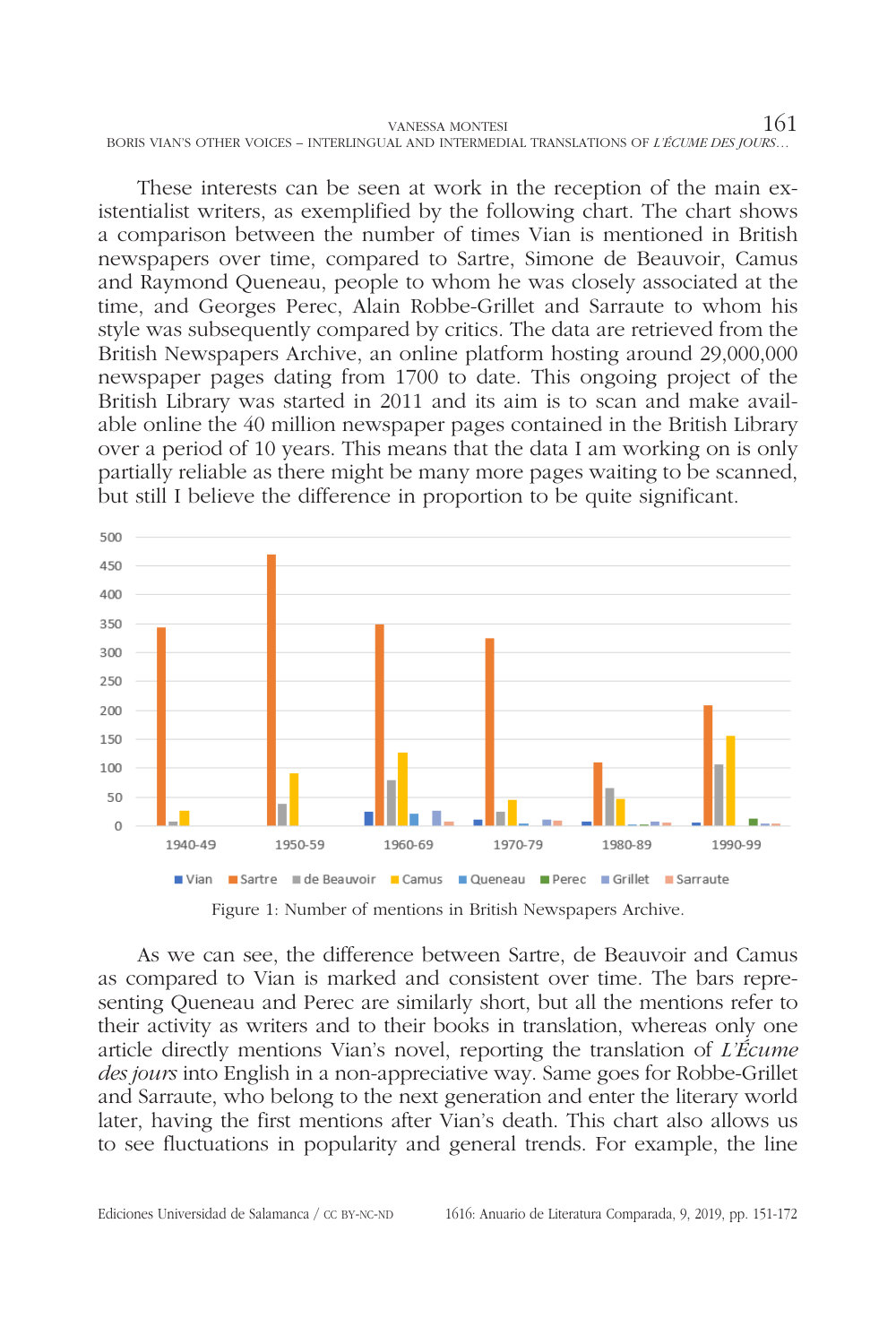representing Simone de Beauvoir soars between 1950 and 1969, reaching its peak in 1969. Starting from the 1970s the numbers drop, but in the 1980s de Beauvoir enjoys almost the same popularity as Sartre, whose fame was undisputed (though declining) until the previous decade. We should not forget that this was the time of the Women Liberation Movement, which led to such advances as the introduction of the contraceptive pill (1961), the abortion act (1967), the election of the first female secretary of state (1968) and the sex discrimination act (1975), besides organising gatherings and protests such as the national WLM Conference in Oxford (1970) and the Reclaim the Night March (1977). Accordingly, the articles on Simone de Beauvoir focus more and more on feminism and class struggle, whereas earlier they centred around her books and essays and the relationship with Sartre and the existentialists. Similarly, the sudden rise of Camus in the end of the 1950's and in the 1960's runs parallel to his reception of the Novel Award in 1957, while the ascent in the 1990's may be associated to the rise of postcolonial studies, with Elleke Boehmer and Alex Tickel (2015, 1) describing the 1990s as an «increasing postcolonial decade». Not only: writers linked to existentialism were highly showcased and celebrated by the influential magazine *Horizon*, which functioned as a «display window for Sartre and Camus and the French writers» (Connolly in Kershaw 2019, 146) and where Vian is never mentioned.

Going back to Vian, what do the articles say about him? What was he mentioned for? And by whom were they written? The articles dating back to 1949 and 1953 reveal a pure «human interest», as he is associated to «his existentialist pals» (*The Tatler*, 27 April 1949, 18-19) and to the «all you can drink» club. A notable interest is shown during the 1960s by his theatre plays, *The Empire Builders* and *The Generals' Tea Party*, mentioned by *The Stage*, *The Birmingham Daily Post*, *Illustrated London News*, *The Tatler*, *The Telegraph* and *The Harrow Observer*. Following von Heydebrandt's and Wingo's methodology adopted by Andringa, we can notice that the articles focus on all four factors. As for their form, they are described as avantgarde symbolists, and «of firm thought, sensitive feeling and intricate writing» (*The Stage,* 17 November 1966, 7). They also focus on their content, *The Empire Builders* being an allusion to empires oppressing the masses and *The Generals' Tea Party* being a satire on government's reasons for making war. Regarding their effect, we find reviewers mentioning «passages of power» (*Illustrated London News*, 11 August 1962, 29) and describing them as «roving, frightening, gripping» (*The Stage*, 2 August 1962, 8) or wondering whether they are «fine and important or clever rubbish?» (*The Stage*, 9 August 1962, 6), or «allegory? Fantasy? Nose-thumb-at-audience nonsense?» (*Illustrated London News*, 10 August 1963, 33). Relational values also feature in the following comparisons between the two plays: «as opposed to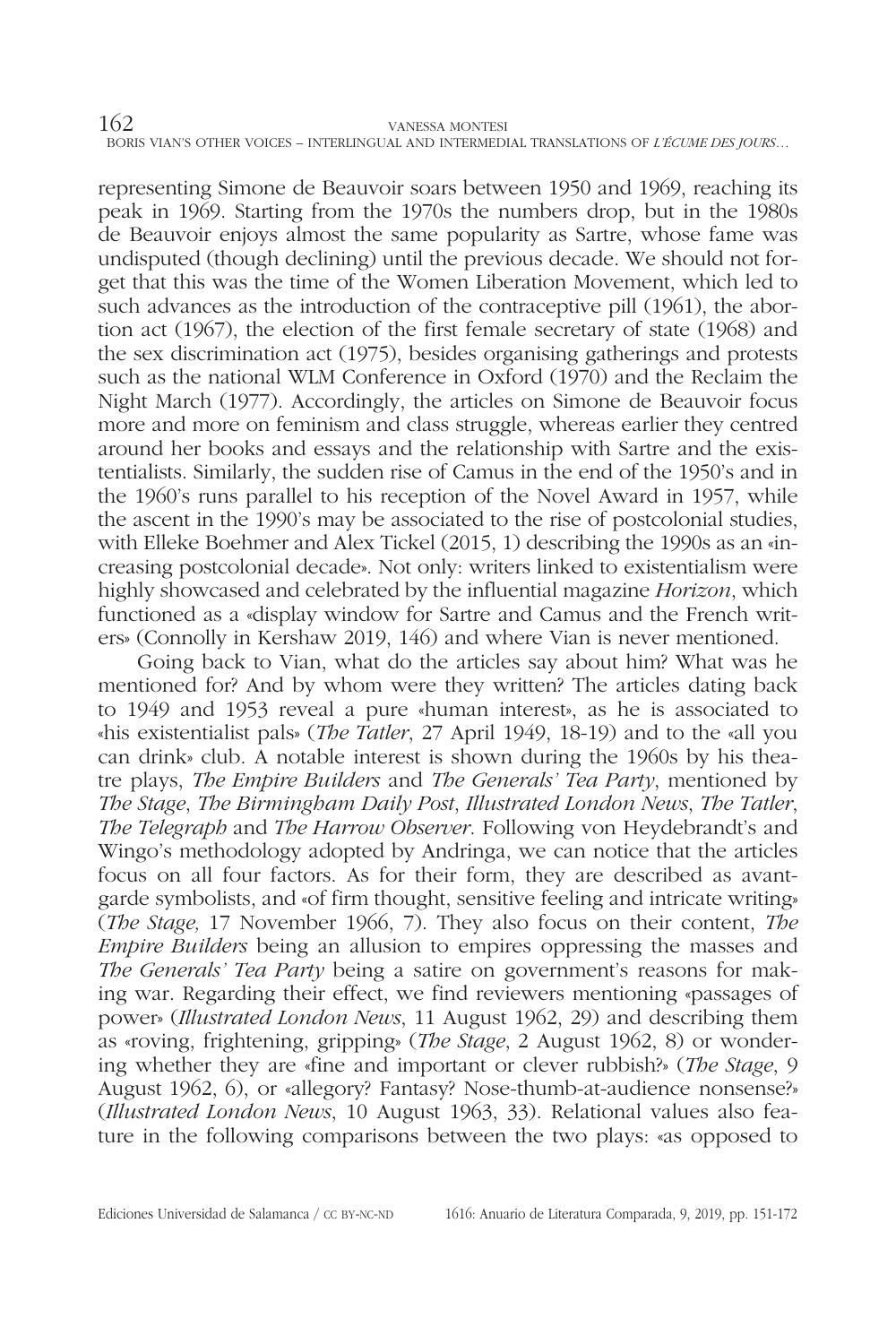*Empire Builders*, which I find clinging to memory» (*Illustrated London News*, 19 November 1966, 29); «handling of elements is potent and skilled as in *Empire Builders*, though narrower in range» (*The Stage*, 17 November 1966, 7) or with other writers and playwrights. Particularly relevant in creating an image of the plays and publicising them were two reviewers, John Trewin *(Illustrated London News, The Stage, Birmingham Daily Post)* and Raymond Marriot *(The Stage)*. A closer look at the values guiding the reviewers' reception shows the diversity of opinion and an interesting pattern, resonating with the reception of *I Spit on Your Graves* in France. Indeed, *The Empire Builders*, with his representation of the decay of a colonial empire by way of synecdoche (the decay of a middle-class family and the presence of an ill-treated zombie-like figure, the Schmurz), generated a variety of readings. These ranged from social and political readings, associating the play with the «gradual doom of those colonial empires that were created by force» as well as «a study of human death and loneliness» with the Schmurz symbolising either the oppressed masses, or the battered body in conditions of extreme labour, or conscience and the shadow of death (*Birmingham Daily Post*, 1 August 1962, 8). Marriot, writing for *The Stage*, also highlights the connection with Algeria and colonisation and compares the scope of Vian's playwriting to that of William Shakespeare and Luigi Pirandello and to John Osborne for the style (4 August 1962, 6). Others completely overlook the political allusions and describe the play as being about a «middle-class family persecuted by unknown forces» displaying bad humour and unaccomplished symbolism (*Birmingham Daily Post*, 2 February 1967, 5), or as linked to nuclear threats, Vian's approaching death and «France's troubles» (*Middlesex County Times*, 18 August 1962, 4). Most of the mentions are due to the fact that Trewin, one of the most influential critics of the time, had included the play in his list of the 25 plays of the year, thus consecrating it as a respected artwork. His dislike for the second play to be staged in the UK, *The Generals' Tea Party*, may be among the reasons for its failure. The play is about generals giving a tea party to start a war in order to solve economic problems and deciding what country, among China, USA and Russia, will be whose enemy. It is punctuated by allusions to the grabbing of land in Africa and cheerfully ends with the generals playing Russian Roulette while hiding from the same war they set in motion. Despite the play being extremely daring and powerful, it was generally received with perplexity and coldness. Trewin, so enthusiast about *The Empire Builders*, labels it as «chaotic absurdity» and something to be forgotten (*Illustrated London News*, 19 November 1966, 29), while one reviewer of *The Stage* considers it absurd that a general would start a war for economic reasons and defines it as «utter idiocy» (18 August 1966, 14). Only Marriot, critic at *The Stage,* does not consider it as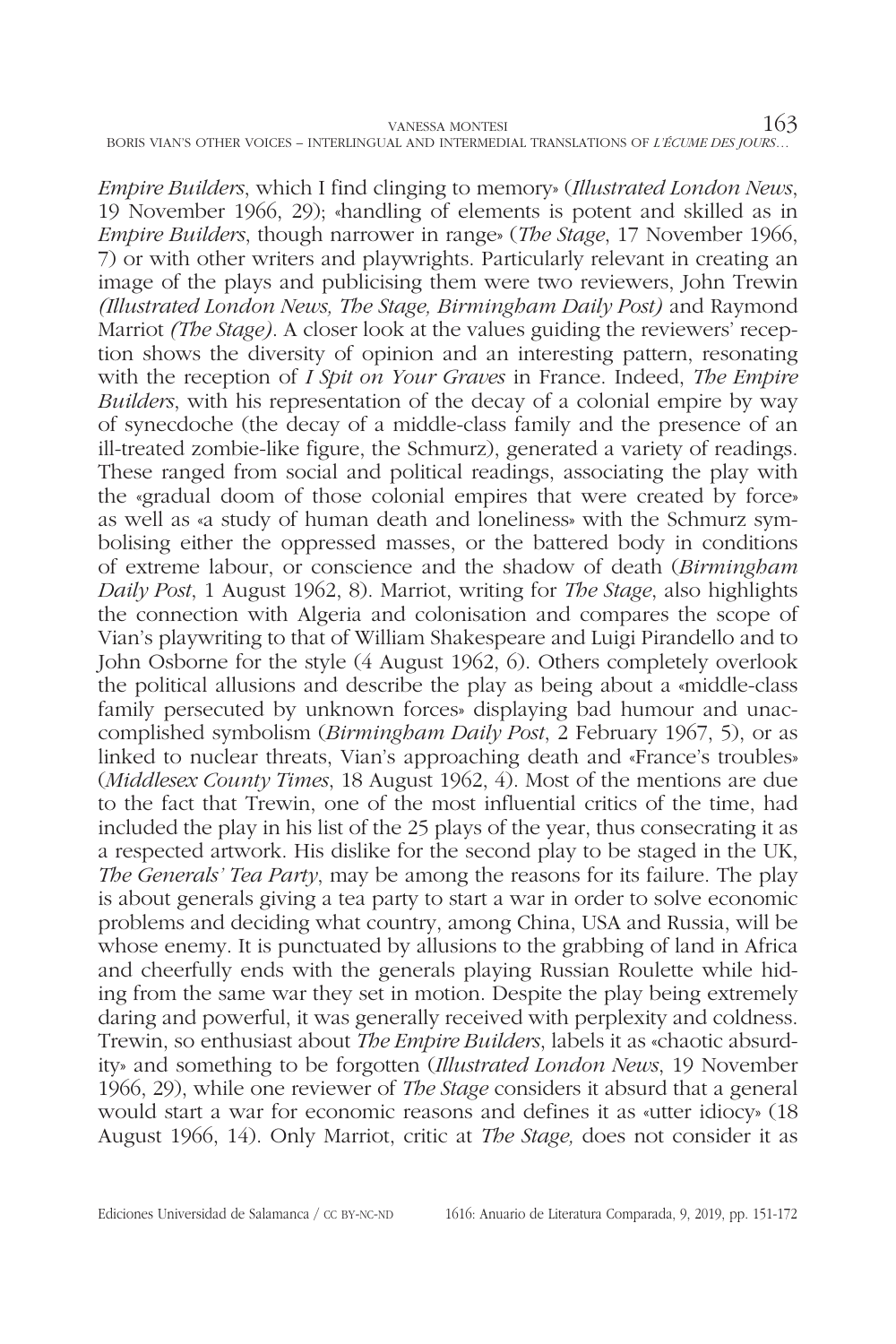a pratfall and instead describes it as satirical comedy that explores political and social reasons for making war, an «absurdity that Vian explores with almost frenzied zeal» in his exposition of «a mass of bourgeoise hypocrisy, pretention, selfishness and irresponsibility that amount to being a positive menace to the country» and concluding that «oozing through everything is the rottenness of the bourgeoise state» (17 November 1966, 7). What I want to suggest is that the reception of his plays greatly depends, as for his Sullivan's novels in France, on the possibility to avoid, displace or limit their political implications to one country. Indeed, while *The Empire Builders* was either exclusively attached to France (*those colonial empires created by force, France's troubles…*) or seen as abstract representations of death and solitude, *The Generals Tea Party* was unapologetically critical of the way in which bourgeoise states were kept in existence and simultaneously too general to be limited to a critique of France. If somehow British critics were able to avoid confronting the implications of *The Empire Builders* for their own country by focusing of France, *The Generals' Tea Party* made the task too difficult and this may be the reasons for the public's resistance to the play.

The history of the plays' reception also appears to confirm this point. While *The Generals' Tea Party* seems to fade away with the years, *Empire Builders* maintains relative fame in the 1970s, where 6 out of 10 references are linked to this play. Again, Trewin praises it for being a «supremely non-avant-garde, anti-symbolist play, allowing everyone to form his own opinion with no help from the author but plenty of clues leading to false trails» (*Birmingham Daily Post*, 21 August 1971, 2), while *The Harrow Observer* sees it as an attack on material possession and life outside society (9 June 1972, 7). The other references point to another play and to an event in Cardiff, where a red-light theatre organises a French dinner followed by songs and an adaptation of Vian's works, who is mentioned as «an enfant terrible of the 50's», demonstrating little knowledge of him or his works. Two mentions written by Elizabeth Harvey for the *Birmingham Daily Post Book Page* refer to Vian as a novelist in comparison to other writers, showing that he made up the journalist's repertoire of surrealist literature and was appreciated. Writing about Aragon's *Paris Peasants* she writes «is not a surrealist novel in the way that Boris Vian's novels, for instance, are surrealist» (27 February 1971, 8) and about Queneau's *The Bark Tree*, «impossible to translate as the marvellous and ambiguous novels of Boris Vian whom Queneau quite naturally admires» (4 July 1970, 8). It is interesting to notice that despite being now associated to the nouveau roman, at the time Vian was considered a Surrealist and linked to writers of the former generation.

The 1980s also see mentions of the play *Empire Builders*, with *The Stage* describing Vian as the «French writer who became something of a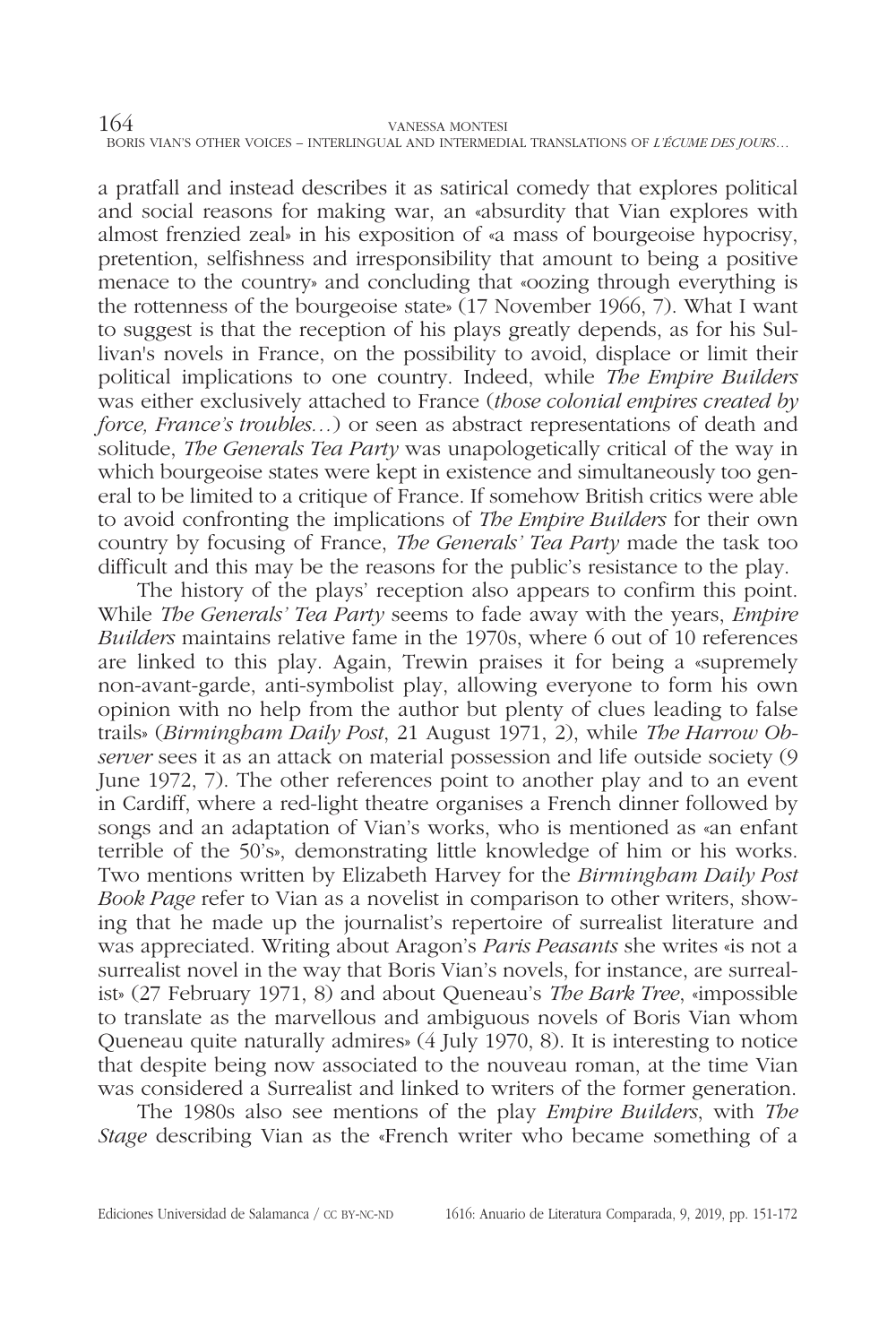cult in Europe as a result of the radical protests» (6 November 1980, 28). A French circle in the Republic of Ireland screened the 1968 film adaptation of *L'Écume des jours* (misspelled as *L'Écume des fours*) with English subtitles, indicating the possible presence of a subsystem of French speaking admirers (*Sligo Champion*, 22 April 1983, 11), while his songs are translated in 1988, as reported by the *Irish Independent*. In the 1990s his name is associated to a musical by Alain Guki, who «aims to bring the work of the post-war gallic lyricist, novelist and poet Boris Vian to a wider audience» (*The Stage*, 19 October 1995, 12) and to a film dealing with his death, which happened –quite dramatically– while he was watching an adaptation of his novel *I Spit on Your Graves,* whose painful process of adaptation is related by Monti (2018). During all this time, the only reference to his novels are indirectly provided by Harvey and by an article published in 1967 by the *Birmingham Daily Post* and written by the literary historian R. C. Churchill. This article deals with the translation of *L'Écume des jours* into English, carried out by Stanley Chapman, himself a member of the Pataphysique and the Oulipo. The reviewer shows no appreciation, as shown by the following lines: «greatest novel, as Queneau with appropriate absurdity has called Vian's undergraduate charade. It is good to see that the existentialists are getting it to the back by their disciples» (*The Birmingham Daily Post*, 2 December 1967, 8). Thus, his name in the uk is mostly linked to his plays, his life and to intermedial translations of his work.

At the same time, while popular success in France is not matched by the same popularity within the academia, according to Alistair Rolls *et al*. (2014: 3), «it is in the Anglo-Saxon system –and especially in the universities of North America– where some of the great names of Vian studies have worked». This mixed reception points to the existence of different subsystems and interests: highbrow and lowbrow, literary and human, plus the subsystem of the French social revolutionaries of May 68. Another suggestion for his little popularity in England could come from Rolls *et al*. (2014: 1-2), who state:

> British crime-fiction readers will know Georges Simenon but not have heard of Boris Vian; generations of American Feminists will know Simone de Beauvoir but not this man she used to meet at parties and in the cafés of Saint-Germain-des-Prés, and of whom she was quite fond; Sci-Fi fans throughout the Anglo-Saxon world are familiar with Jules Verne but not with France's translator of A.E. von Vogt, and soul-searching teenagers around the world work through their angst or at times discover it in the works of Jean-Paul Sartre, but will never know the man with whom he shared so much.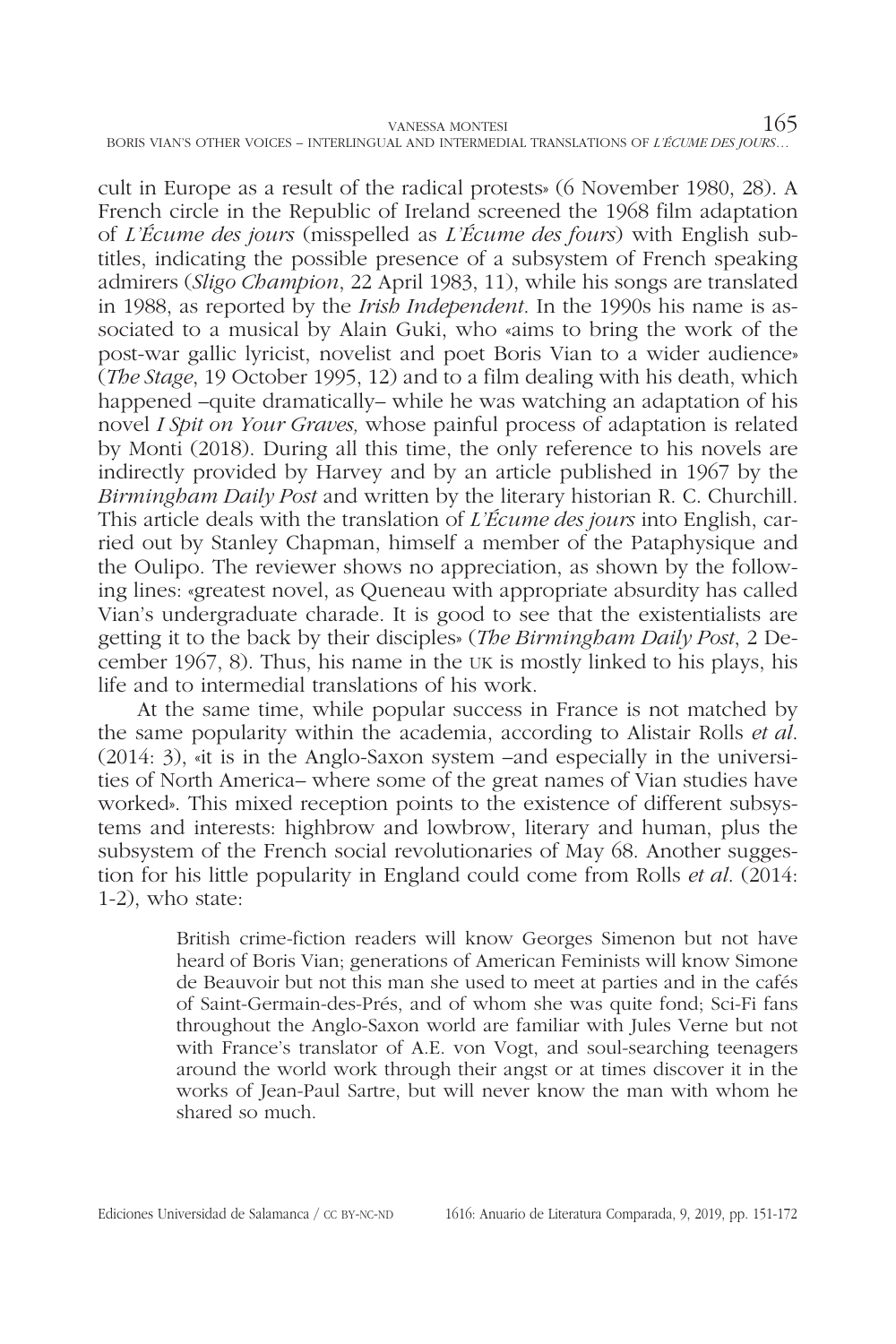This sentence, which is supposed to display the authors' shock for Vian's failure in the Anglo-Saxon world, might in fact point to a reason for that: while all the other writers are mostly linked to a genre or philosophical current, Vian's oeuvre is too eclectic to be labelled and confined to an exportable category. Did Vian's eclecticism impinge on his recognition abroad? Another interesting point raised by them is the fact that, while in the uk Vian's novels never became famous, they were successfully exported to other countries, such as Japan, where a manga and a film where adapted from his novel *L'Écume des Jours.* This points to the possibility of widening the range of analysis and checking strategies of communications and values and interests at stake in more than one country, something that Andringa does not consider. Another thing that misses from Andringa's analysis, and which she acknowledges, is the relevance of intertextual and, more importantly, of intermedial translations and their impact on the translation history and evaluation of Woolf, something that is rightfully spotted by Woolf's translator instead, who pushed for a new translation in light of the successful play «Who's afraid of Virginia Woolf?». Hence, in the following section I will focus on interlingual and intemedial translations of Vian's most famous novel, *L'Écume des jours,* and on the agents involved.

# 5. Translation History: Strategies and Interests

If we take a brief look at the translation history of *L'Écume des Jours*, we will find three subsequent translations into English (two of which were produced in the States) and a sustained number of intermedial translations, mostly produced in France.

| <b>YEAR</b> | <b>INTERLINGUAL TRANSLATION</b>                       | <b>INTERMEDIAL TRANSLATION</b>   |
|-------------|-------------------------------------------------------|----------------------------------|
| 1967        | Froth on the Daydream (trans.<br>Stanley Chapman, UK) |                                  |
| 1968        | <i>Mood Indigo</i> (trans. John Sturrock,<br>USA)     | film (France)                    |
| 1979        |                                                       | rock music (France)              |
| 1981        |                                                       | opera (France, Germany, Russia)  |
| 1994        |                                                       | theatre, Philippe Faure (France) |
| 1999        |                                                       | music (France)                   |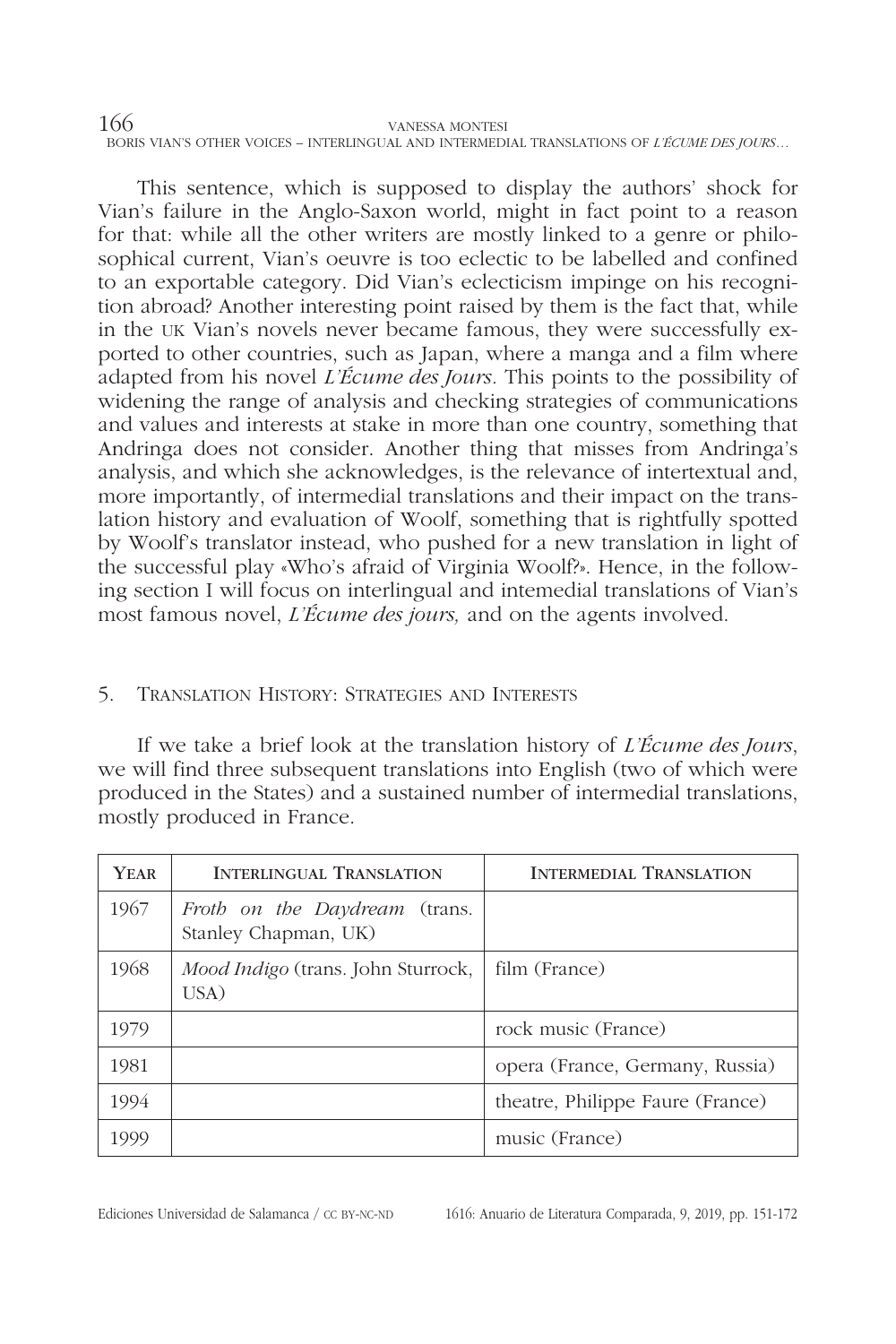| YEAR | <b>INTERLINGUAL TRANSLATION</b>                             | <b>INTERMEDIAL TRANSLATION</b>                                                                      |
|------|-------------------------------------------------------------|-----------------------------------------------------------------------------------------------------|
| 2001 |                                                             | Chloe, film (Japan)                                                                                 |
| 2003 | Foam of the Daze (trans. Brian<br>Harper, USA)              | manga (Japan)                                                                                       |
| 2005 |                                                             | graphic novel (France)                                                                              |
| 2009 |                                                             | theatre, Béatrice de la Boulaye, Ju-<br>dith Davies (France)                                        |
| 2010 |                                                             | theatre, company Charles et Stone<br>(France)                                                       |
| 2012 |                                                             | graphic novel (France)                                                                              |
| 2013 |                                                             | Mood Indigo, film (France)                                                                          |
| 2014 | Froth on the daydream re-issued<br>as Mood Indigo (UK, USA) |                                                                                                     |
| 2015 |                                                             | music (France)                                                                                      |
| 2016 |                                                             | illustrations (Czech Republic)<br>solo art exhibition by Yuko Mohri,<br>(USA, Jane Lombard Gallery) |
| 2018 |                                                             | dance performance (UK)                                                                              |

Table 1: Interlingual and Intermedial Translations

The first translation, which appears twenty years after the publication of the book in France, is carried out by Henry Chapman for the small publishing house Rapp & Carrol, closed by now. The translation is rapidly followed by a film adaptation in France in 1968, which appears together with the American translation published by Groove Press, a publishing house founded in 1947 and specialised in alternative literature, especially French avant-garde literature and theatre plays. The adaptation into a film, besides being linked to the May 68 revolution and the peak in book sales in France (150 000 copies are sold in 1968, while from 1970 the rate is of 110,000 annual sales) may also attest the possible consecration of Vian through translation. In 1979 the book is turned into a rock album by the progressive Rock band Memoriance, attesting to its steady popularity in France, while in 1981 Russian composer Edison Denisov decides to adapt the book into opera. The opera is divided into three acts and features text taken from the novel, Vian's songs, and allusions to Duke Ellington, jazz and the French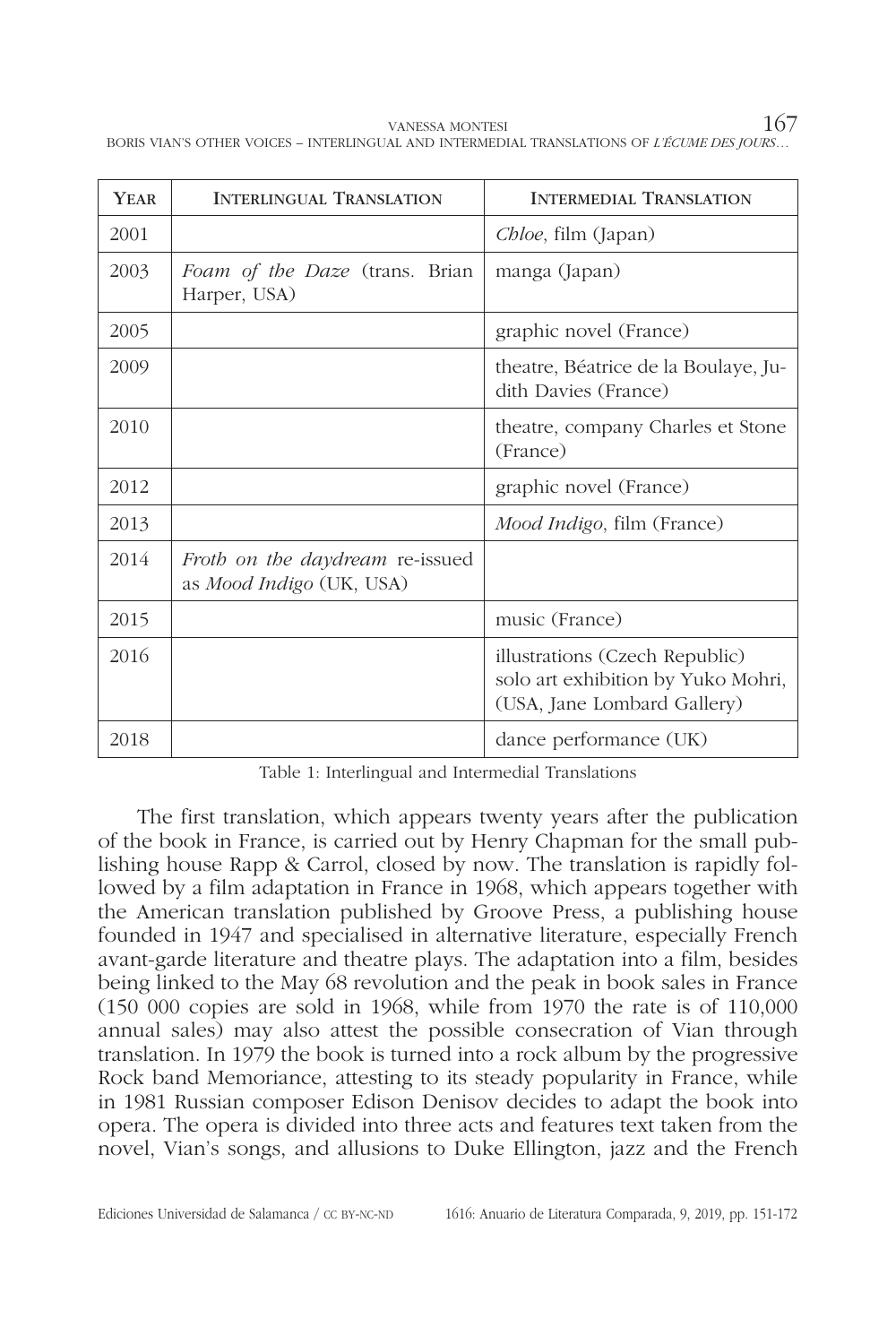chanson. The libretto was published by Le Chant do Monde in Paris and the opera premiered in 1986 at the *Opéra Comique* in Paris and was subsequently staged in Perm (Russia) and Stuttgart (Germany) in 2012. As will happen with many of the agents of dissemination of Vian's work, Denisov explains that the opera had not been commissioned and that the idea came to him after accidentally reading the book. Another mention to his work appears in the album *L'Écume des jours* by Nicolas Barrot, in 1999, and in a play staged in 1994. The popularity enjoyed by Vian in Japan is shown by the book's adaptation into a film in 2001 (the film-maker Gô Rijû recontextualises the story in contemporary Japan) and by a manga published in 2003. Simultaneously, a third translation into American English is carried out by Brian Harper, who changes the title into Foam of the Daze. The story of this third translation is quite peculiar. Indeed, it was commissioned and published by TamTam Book, a small publishing house (twelve titles) specialised in twentieth-century international literature and specifically in the works of Boris Vian. As the owner explains in a post on his blog (2014), he decided to create the publishing house after discovering a book by Vian while in Japan, as he grew fond of the French writer and wanted his oeuvre to reach a wider audience. In 2005, a graphic novel under the book's title comes out in France, released by a small publishing house co-founded by the author of the graphic novel, Benoit Prateseille and in 2012 another graphic novel is published by the section Mirage of Edition Delcourt, an important publishing house specialised in comics, manga and graphic novels. The authors are David Morvan and Marion Mousse. During the same year, a theatre play is presented at the Festival Avignone by the company Charles et Stones. The famous film *Mood Indigo* by Michael Gondry, the acclaimed director of *Eternal Sunshine of the Spotless Mind*, is released a year later, leading to the re-issuing of the 1967 translation, whose title is now changed into *Mood Indigo* so as to anchor it to the widely known film. This strategy is reflected in the paratext; indeed, the cover of this version features an image taken from Gondry's film. It is interesting to notice that the same strategy was used by the first translator into American English, John Sturrock, who used the title of the probably better-known song by Duke Ellington. In 2016, after watching Gondry's film, the Prague-based artist Tatiana Karpova made some illustrations based on Vian's novel, which were exhibited at Lostr Illustration Festival in Prague in 2016. In a personal email exchange, she explained to me that she was inspired by the novel's richness in metaphors and that she came to know the novel through the film. A solo exhibition named *Foam of the Daze* (the title of the 2003 translation published by TamTam Books) is held in New York at Jane Lombard Gallery in the same year. Inspired by the absurd world of Vian, the Japanese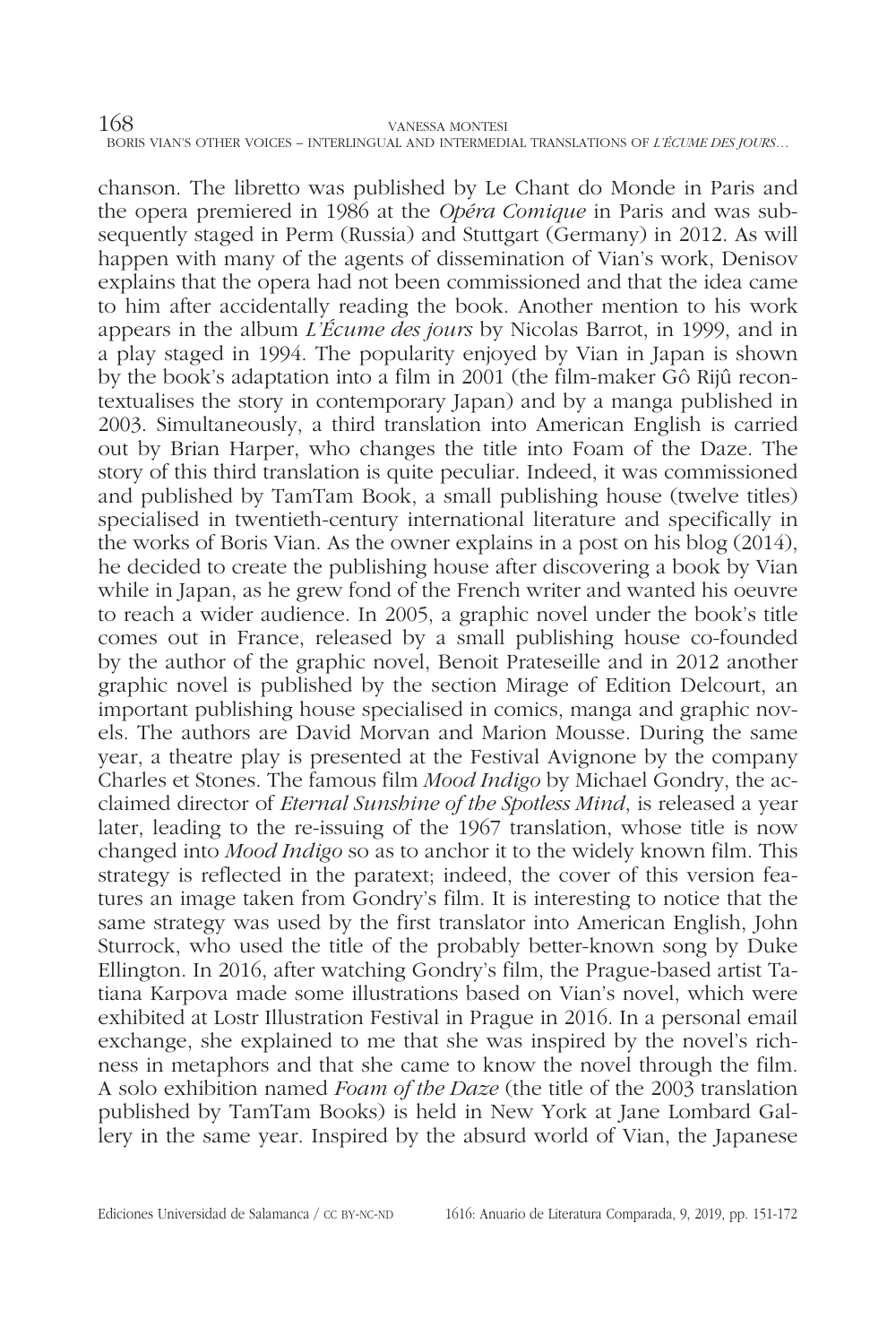| VANESSA MONTESI                                                                            | 169 |
|--------------------------------------------------------------------------------------------|-----|
| BORIS VIAN'S OTHER VOICES - INTERLINGUAL AND INTERMEDIAL TRANSLATIONS OF L'ÉCUME DES JOURS |     |

artist Yuko Mohri realised site-specific kinetic installations that turn found objects into circuits of movement and sound in order to investigate the way human experience is characterised by apparently random and imperceptible connections. As for the dance performance by Eliot Smith Dance Company, premiered in Newcastle in November 2018, it was the French choreographer Mathieu Geffré, commissioned to choreograph a piece for the company, who brought forth the idea of adapting *L'Écume des jours*, previously unknown by the company director and by the dancers. These last examples clearly show the importance of intermedial translations and agents of dissemination in carrying the text across national boundaries.

Returning to Gondry's film, the convergence of translation and adaptations and the strategies relying on recycling the titles of songs and adaptations strongly suggests a link between the production of translations and adaptations. Striking is also the fact that translations and retranslations appear right before or after the adaptation of the work. We can observe how the first film based on *L'écume des jours* appears the year after its translation into English, suggesting its consecration through translation and probably provoking its second translation into American English. Afterwards, the order is reversed, and we can notice that the second translation into American English follows the release of the film *Chloe* in Japan (where the publisher Tosh Berman lived during some time) and similarly, the first translation by Stanley Chapman is reissued after the release of Gondry's film, its title now changed into *Mood Indigo*. Therefore, this example shows the interconnection between translations, adaptations and intertextual references in the production, communication and reception of a cultural product and points to the limits of analysing one without the others. A necessary step further, to be taken in a successive article, would be to analyse and compare the adaptations as well as the paratextual material, as these might give us insights into how they address a certain subsystem or highlight a specific interest but also into how they project the novel towards new subsystems, adapting it to different audiences and formats, in so doing expanding the numbers of subsystems where the said artwork figures.

#### 6. Conclusion

In this article, I looked at how the reception of Vian's work in the UK could be studied through the model offered by Andringa (2006), based on his national and international career and his complex and eclectic activity as author, translator and cultural mediator. This in turn led me to notice some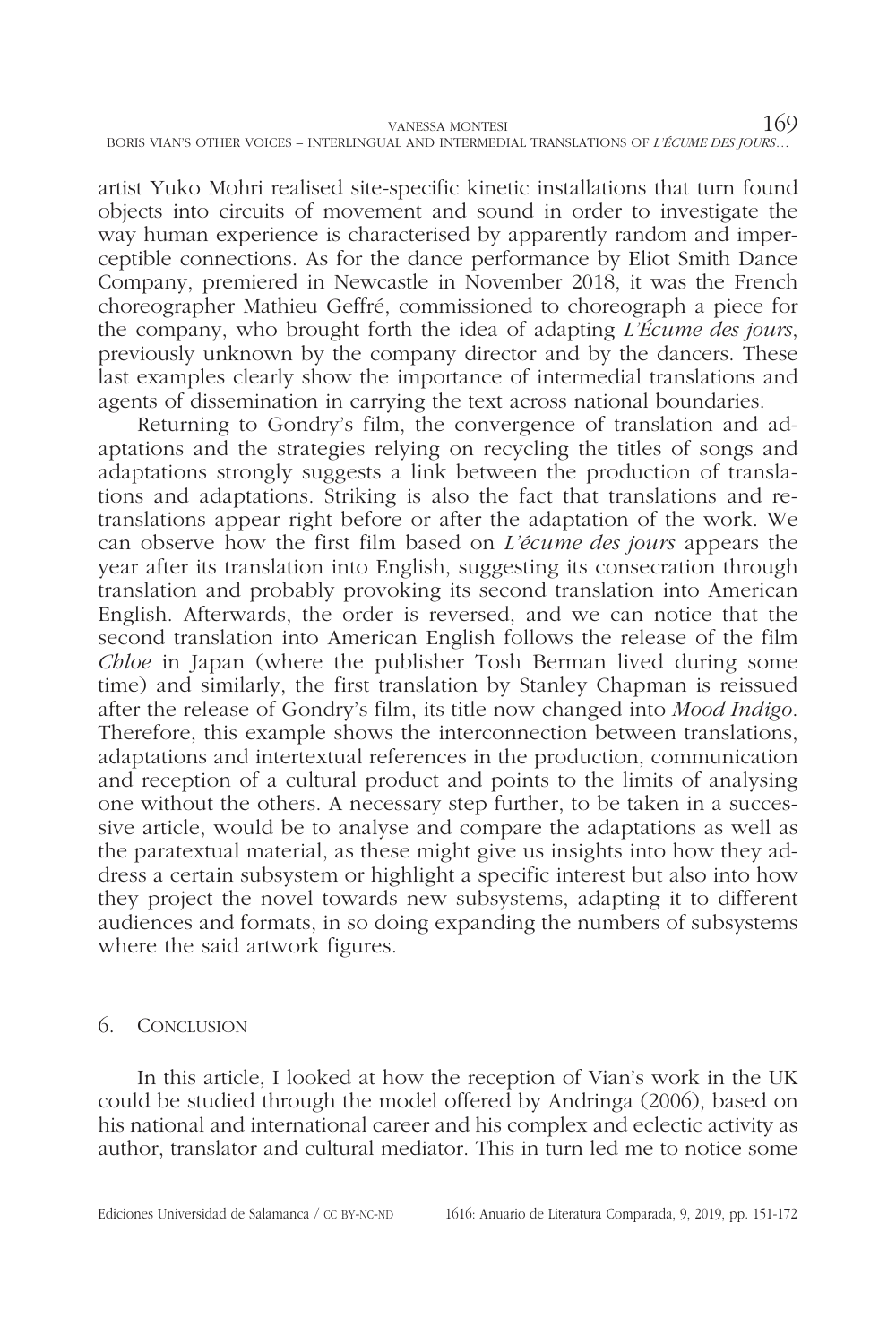limits of Andringa's analysis and issues that need to be further explored. Among these, the role played by adaptations and intertextual references in people's perception and reception of a cultural product, the possibility to do a comparative analysis of the reception profile of an author in different countries and to check it against reception in the home country, the need to consider the structure of the field of international cultural exchanges and the centrality of a language in the translation market as possible reasons of success and failure, the influence of «unwilling mediators» and bad publicity and finally the ease with which an author can be associated to particular currents and as such exported. Finally, the fascinating case of the shifting reception of the novel *J'irai cracher sur vos tombes* is a powerful reminder that one must look beyond the literary system when assessing the production and circulation of artworks, as the socio-political context and the agents of artistic dissemination may exert an undeniable influence. A closer look at the different strategies adopted in each of the translations could reveal other interesting aspects: for example, one could investigate the way paratexts have been used over time to promote certain aspects and values, or which aspects of the novel were foregrounded in the Japanese manga and film versions of *L'Écume des jours*. Also worth of research is how the absence of words from the dance piece affected the rendition, and what were the differences in the staging of the Opera in France, Russia and Germany. Due to the nature and length of this paper, these questions have not been addressed here; however, they seem worth investigating and could be the topic of further publications.

### **REFERENCES**

- Andringa, Els. 2006. «Penetrating the Dutch Polysystem: The Reception of Virginia Woolf, 1920-2000». *Poetics Today* 27 (3): 501-562.
- Angus, Celine*.* 2015. *«*Traducteur au pays des merveilles. Une Exploration de la traduction de "L'Écume des jours" de Boris Vian». MA. Thesis, University of Victoria.
- Apter, Emily. 2006. *The Translation Zone: A New Comparative Literature*. Princeton: Princeton University Press.
- Arnaud, Nöel. 1974. *Le Dossier de l'affaire «J'irai cracher sur vos tombes»*. Paris: Christian Bourgois.
- Aymali, Omer. 2014. «Algerian Genocide: the Sétif Massacre». *World Bulletin* 28 June 2014. Web.
- Cameron, D. K. 1980. «The Empire Builders». *The Stage*, 6 November 1980.

Cattrysse, Patrick. 2014. *Descriptive Adaptation Studies*. Antwerp: Garant.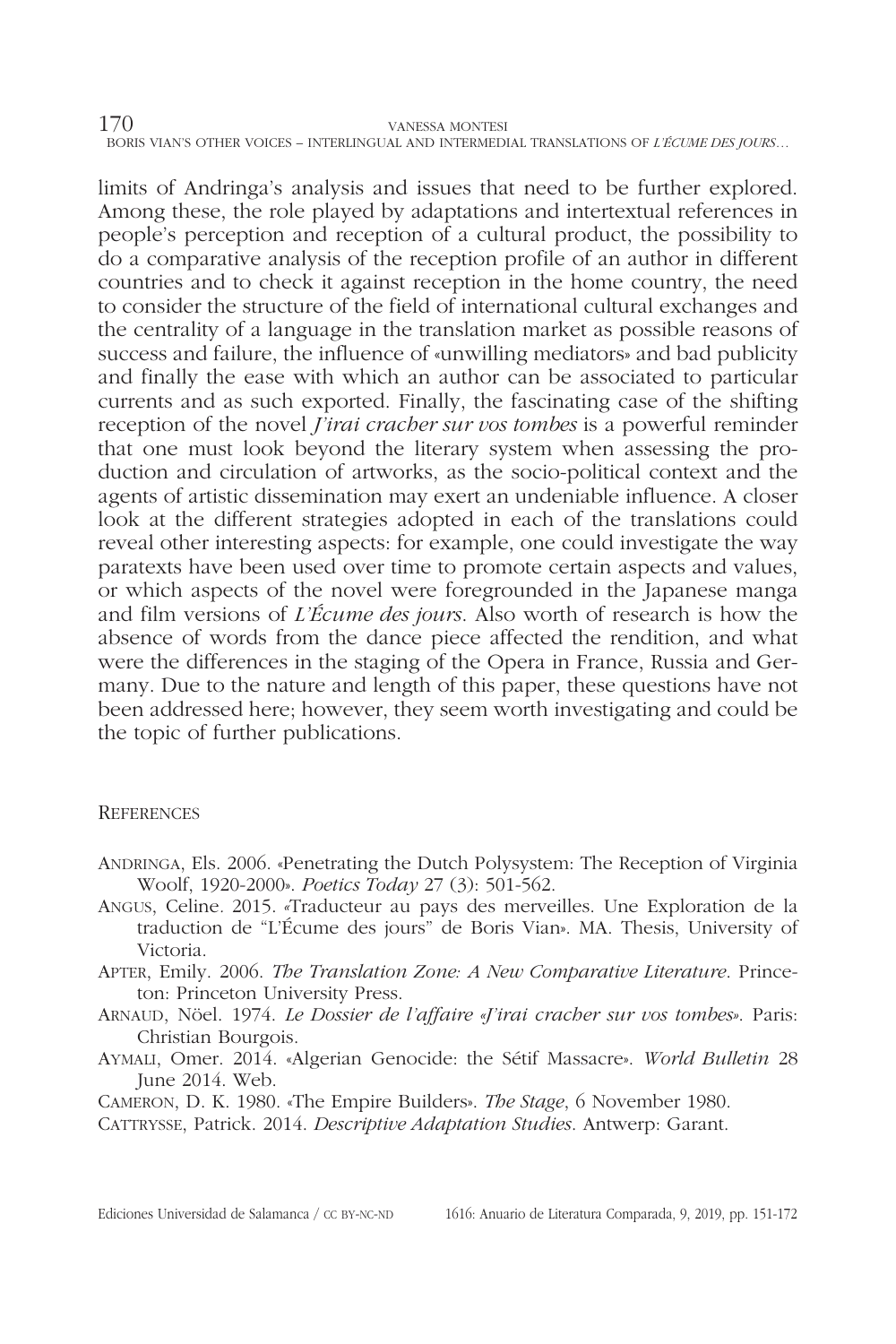VANESSA MONTESI 171

BORIS VIAN'S OTHER VOICES – INTERLINGUAL AND INTERMEDIAL TRANSLATIONS OF *L'ÉCUME DES JOURS*…

- Chesterman, Andrew. «The Name and Nature of Translation Studies». *Hermes Journal of Language and Communication Studies* 42 (13): 13-22.
- Chevrel, Yves *et al*. 2012. *Histoire des traductions en langue française: xix<sup>e</sup> siècle (1815- 1914)*. Paris: Verdier.
- Coen, A. and R. Schwartz. 1972. «Proscenium Production Criticism». *Harrow Observer*, 9 June 1972.
- Coulter, Stephen. 1953. «Letter from Paris». *Western Mail and South Wales News*, 22 April 1953.
- Coward, David. 2004. *A History of French Literature: From Chanson de Geste to Cinema*. Victoria: Blackwell.
- Erll, Astrid. 2011. «Travelling Memory». *Parallax* 17 (4): 4-18.
- Even-Zohar, Itamar. 1990. «The Position of Translated Literature within the Literary Polysystem». *Poetics Today* 11 (1): 45-51.
- F. W. D. 1967. «The Empire Builders at the Oxford Playhouse». *Birmingham Daily Post*, 2 February 1967.
- Foshko, Katherine. 2008. *France's Russian Moment: Russian Émigrés in Interwar Paris and French Society*. New Haven: Yale University.
- Gentzler, Edwin. 2017. *Translation and Re-Writing in the Age of Post Translation Studies*. London: Routledge.
- Gouanvic, Jean-Marc. 2005. «A Bourdieusian Theory of Translation or the Coincidence of Practical Instances». *The Translator* 11 (2): 147-166.
- Harvey, Elisabeth. 1970. «Stream of Conscience. A Steady Flow of Good Novels». *Birmingham Daily Post*, 4 July 1970.
- Harvey, Elisabeth. 1971. «New Fiction». *Birmingham Daily Post*, 27 February 1971.
- HEILBRON, Johan and Giséle SAPIRO. 2007. «Outline for a Sociology of Translation». In *Constructing a Sociology of Translation*, edited by Michaela Wolf and Alexandra Fukari, 93-107. Amsterdam: John Benjamins.
- J. T. G. 1966. «Tea with the General». *The Stage*, 18 August 1966, 93-107.
- JORDAN, Matthew. 2002. «How Jazz Got Francisé: A Case Study in the Ongoing Construction of Cultural Identity». *FCS* 13: 187-208.
- Kay, Sarah *et al*. 2003. *A Short History of French Literature*. Oxford: Oxford University Press.
- Kershaw, Angela. 2019. *Translating War*. Cham: Palgrave Macmillan.
- Marriot, Raymond. 1962. «Another Notable Evening by the Royal Shakespeare». *The Stage*, 2 August 1962.
- Marriot, Raymond. 1962. «Fine and Important or Clever Rubbish?». *The Stage*, 9 August 1962.
- Marriot, Raymond. 1966. «The Generals Have a Tea Party Then Hide Away from War». *The Stage*, 17 November 1966.
- Maylaerts, Reine *et al*. 2017. «Cultural Mediators in Cultural History: What Do We Learn from Studying Mediators' Complex Transfer Activities in Interwar Belgium?». In *Doing Double Dutch. The International Circulation of Literature from the Low Countries*, edited by Elke Brems *et al.*, 51-75. Leuven: Leuven University Press.